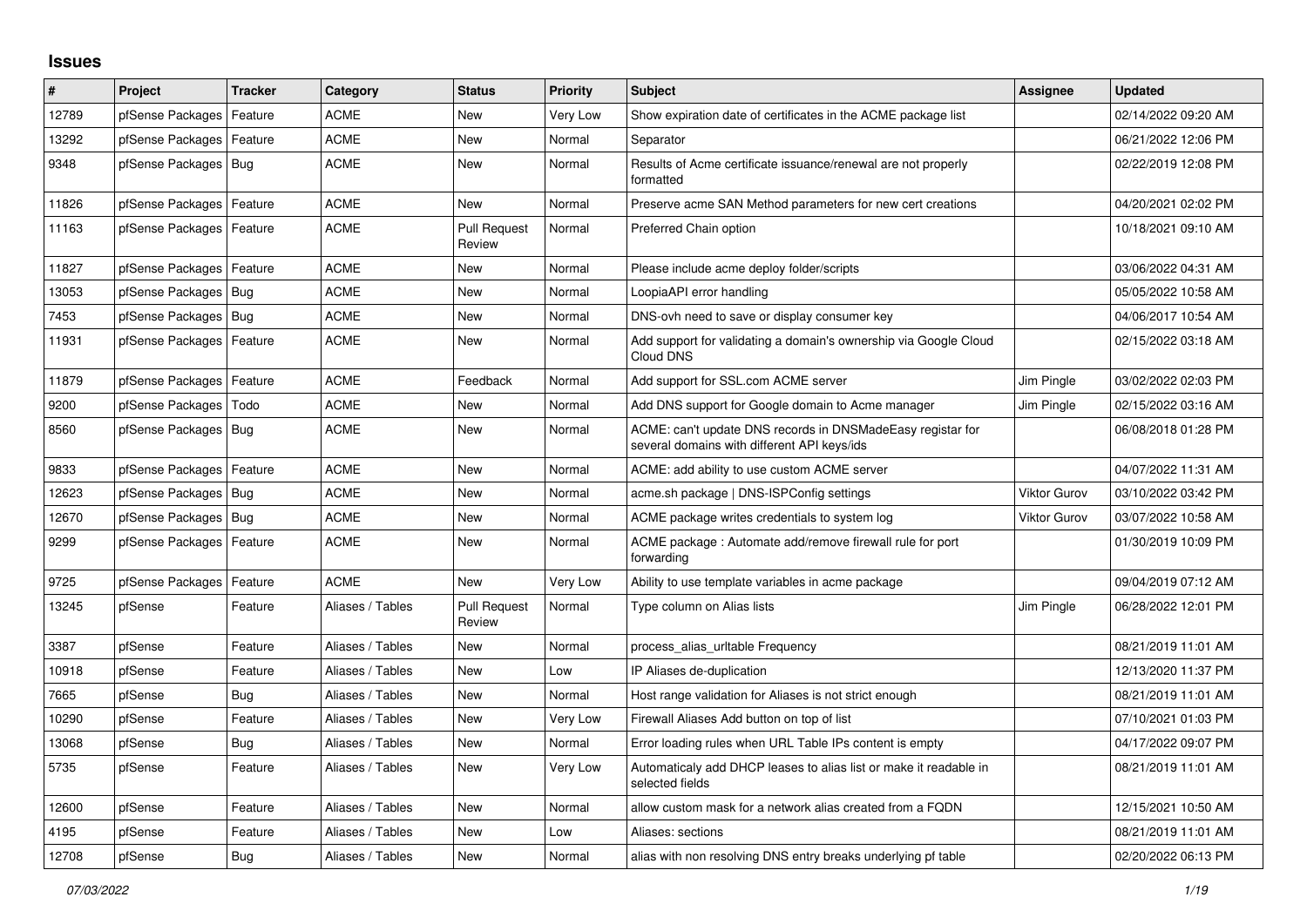| ∦     | Project                | Tracker    | Category         | <b>Status</b>          | <b>Priority</b> | Subject                                                                                                       | <b>Assignee</b>       | <b>Updated</b>      |
|-------|------------------------|------------|------------------|------------------------|-----------------|---------------------------------------------------------------------------------------------------------------|-----------------------|---------------------|
| 9296  | pfSense                | <b>Bug</b> | Aliases / Tables | Confirmed              | Low             | Alias content is sometimes incomplete when mixing FQDN and IP<br>address                                      | Reid<br>Linnemann     | 06/18/2022 03:12 PM |
| 1979  | pfSense                | Feature    | Aliases / Tables | <b>New</b>             | Normal          | Add some default read-only system aliases                                                                     | Jim Pingle            | 08/21/2019 11:01 AM |
| 12564 | pfSense                | Feature    | Aliases / Tables | New                    | Low             | add column to show that an Alias is in use by or not                                                          |                       | 12/04/2021 07:25 PM |
| 13282 | pfSense Plus           | Bug        | Aliases / Tables | New                    | Normal          | FQDN Aliases Break if an Invalid Domain is Present in the Chain                                               | Reid<br>Linnemann     | 07/02/2022 08:50 PM |
| 11375 | pfSense Packages   Bug |            | apcupsd          | <b>New</b>             | Normal          | UPS Type <blank> for USB APC</blank>                                                                          |                       | 02/26/2021 11:10 AM |
| 11898 | pfSense Packages       | Bug        | apcupsd          | New                    | Normal          | PHP error from apcupsd dashboard widget                                                                       |                       | 05/07/2021 09:12 AM |
| 10845 | pfSense Packages   Bug |            | apcupsd          | New                    | Normal          | apcupsd doesn't stop when not enabled                                                                         |                       | 08/24/2020 10:16 AM |
| 12812 | pfSense Packages       | Feature    | arpwatch         | New                    | Normal          | Would it be helpful if the FreeBSD net-mgmt/arpwatch port had an<br>option to use mail/dma for mail delivery? |                       | 02/16/2022 06:09 PM |
| 12101 | pfSense Packages   Bug |            | arpwatch         | Assigned               | Normal          | ArpWatch Suppression Mac for "flip-flop" not suppressing                                                      | <b>Viktor Gurov</b>   | 10/09/2021 07:19 PM |
| 8454  | pfSense Packages       | Bug        | arpwatch         | New                    | Very Low        | Arpwatch package break email notifications from other sources                                                 |                       | 06/23/2022 07:49 PM |
| 8775  | pfSense                | Feature    | Authentication   | New                    | Very Low        | Use SRV record for LDAP Authentication                                                                        |                       | 05/06/2020 07:49 AM |
| 12458 | pfSense                | Feature    | Authentication   | New                    | Normal          | Use "unixHomeDirectory" instead of "homeDirectory" when LDAP<br>authentication server is Active Directory     |                       | 10/15/2021 08:18 AM |
| 4242  | pfSense                | Feature    | Authentication   | <b>New</b>             | Normal          | Two Factor or OTP Authentication for Admin Interface                                                          |                       | 01/04/2022 12:07 PM |
| 9288  | pfSense                | Feature    | Authentication   | New                    | Normal          | SSHGuard add pfSense signature in standard                                                                    |                       | 08/14/2019 01:19 PM |
| 12091 | pfSense                | Feature    | Authentication   | New                    | Normal          | RFE: Add support for sssd authentication                                                                      |                       | 12/10/2021 04:55 PM |
| 5652  | pfSense                | Bug        | Authentication   | New                    | Normal          | Radius IETF Class Group Assignment - Incorrect Standard                                                       |                       | 08/13/2019 01:39 PM |
| 10352 | pfSense                | Bug        | Authentication   | New                    | Very Low        | RADIUS authentication fails with MSCHAPv1 or MSCHAPv2 when<br>passwords contain international characters      |                       | 06/20/2022 04:04 PM |
| 8087  | pfSense                | <b>Bug</b> | Authentication   | <b>New</b>             | Normal          | Provide Calling-Station-ID to RADIUS backed VPN connections                                                   |                       | 06/06/2020 05:36 AM |
| 9937  | pfSense                | Feature    | Authentication   | New                    | Normal          | OpenVPN Login User Privilege                                                                                  |                       | 11/29/2019 08:46 AM |
| 9165  | pfSense                | Feature    | Authentication   | <b>New</b>             | Normal          | only IPs can be added to sshguard whitelist                                                                   |                       | 04/21/2022 12:39 PM |
| 6742  | pfSense                | Feature    | Authentication   | <b>New</b>             | Normal          | OAuth2 authentication for OpenVPN (and for FreeRadius)                                                        | Jim Thompson          | 10/19/2020 09:19 AM |
| 12095 | pfSense                | <b>Bug</b> | Authentication   | <b>New</b>             | Normal          | Memory leak in pcscd                                                                                          |                       | 06/01/2022 01:01 PM |
| 12715 | pfSense                | Bug        | Authentication   | New                    | Normal          | Long system startup time when LDAP is configured and unavailable<br>during startup.                           | Christian<br>McDonald | 01/24/2022 05:50 AM |
| 12283 | pfSense                | Bug        | Authentication   | New                    | Normal          | LDAP/RADIUS authentication servers configuration does not allow<br>source IP address to be specified          |                       | 08/20/2021 01:15 AM |
| 12726 | pfSense                | <b>Bug</b> | Authentication   | New                    | Normal          | LDAP select container button auto populate                                                                    |                       | 01/25/2022 01:48 PM |
| 13093 | pfSense                | <b>Bug</b> | Authentication   | In Progress            | Normal          | LDAP authentication fails with extended query and RFC2307 group<br>lookups enabled                            |                       | 07/03/2022 08:37 AM |
| 12225 | pfSense                | <b>Bug</b> | Authentication   | Pull Request<br>Review | Normal          | Group membership field is not needed for remote groups                                                        | Viktor Gurov          | 06/28/2022 12:01 PM |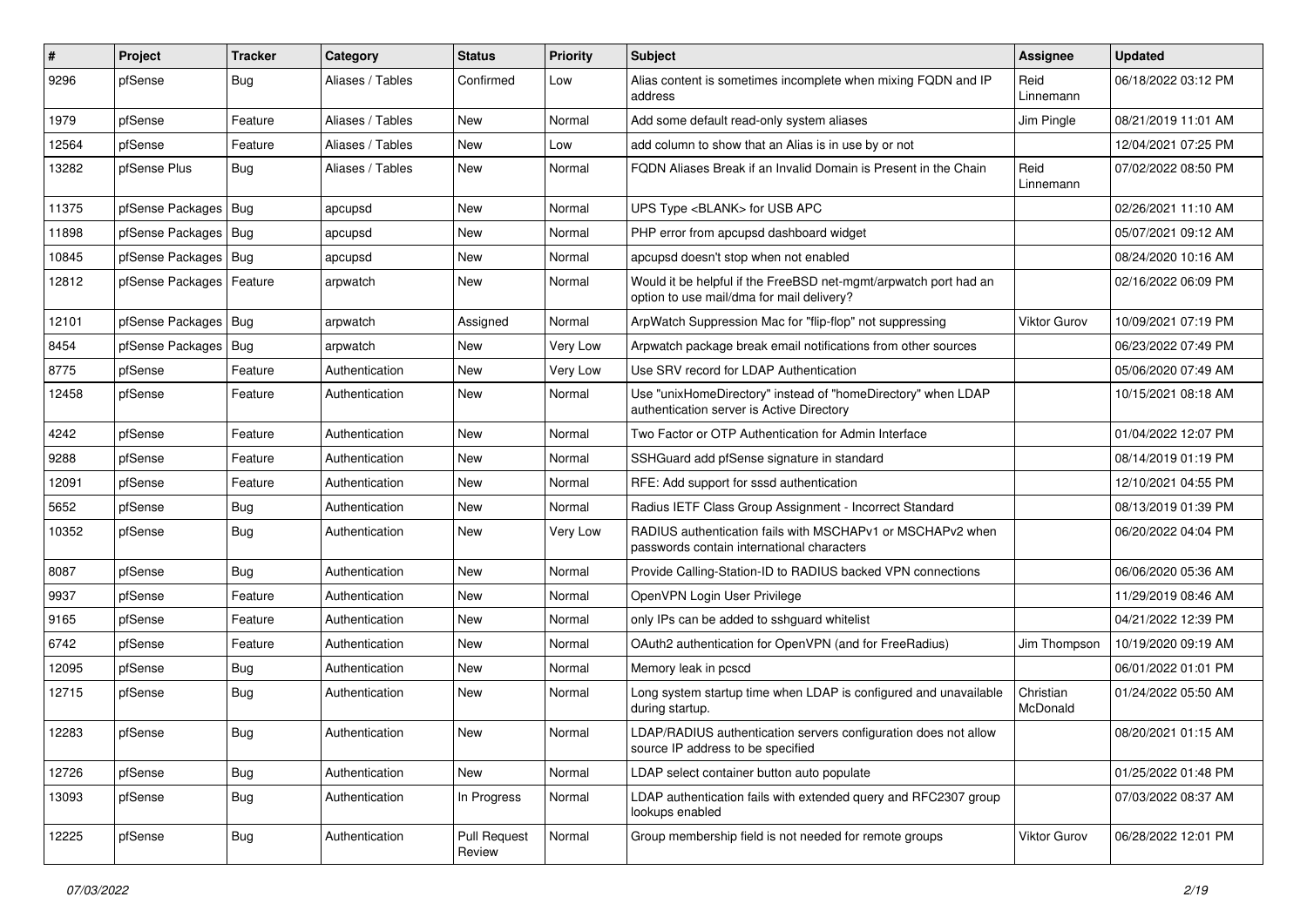| #     | Project                | <b>Tracker</b> | Category         | <b>Status</b> | <b>Priority</b> | <b>Subject</b>                                                                                                                      | Assignee            | <b>Updated</b>      |
|-------|------------------------|----------------|------------------|---------------|-----------------|-------------------------------------------------------------------------------------------------------------------------------------|---------------------|---------------------|
| 12519 | pfSense                | Bug            | Authentication   | New           | Normal          | Fail authentication using special character in password via the LDAP<br>connector                                                   |                     | 11/12/2021 07:39 AM |
| 12863 | pfSense                | Feature        | Authentication   | New           | Very Low        | dynamically tune sha512crypt rounds                                                                                                 | Jim Pingle          | 03/19/2022 12:53 PM |
| 8694  | pfSense                | Feature        | Authentication   | New           | Very Low        | Client CA Auth for PFSense WebGui                                                                                                   |                     | 08/21/2019 09:25 AM |
| 10765 | pfSense                | Bug            | Authentication   | New           | Normal          | Ampersands in Idap_extended_query are escaped twice                                                                                 |                     | 09/02/2020 07:55 AM |
| 10843 | pfSense                | Feature        | Authentication   | New           | Normal          | Allow user manager settings to specify multiple authentication<br>servers                                                           |                     | 01/13/2022 07:22 AM |
| 5825  | pfSense                | Feature        | Authentication   | New           | Normal          | Allow EAP-RADIUS for authentication servers                                                                                         |                     | 08/21/2019 10:32 AM |
| 13260 | pfSense                | Feature        | Authentication   | New           | Normal          | Add support for OpenVPN static-challenge                                                                                            |                     | 06/09/2022 02:04 PM |
| 9222  | pfSense                | Feature        | Authentication   | New           | Normal          | Add sshguard log when release an IP                                                                                                 |                     | 08/14/2019 01:00 PM |
| 4098  | pfSense                | Feature        | Authentication   | New           | Normal          | Add option to force a password change on login                                                                                      |                     | 08/21/2019 10:31 AM |
| 11920 | pfSense Plus           | Feature        | Authentication   | New           | Normal          | SAML Authentication for pfSense (VPN and webConfigurator)                                                                           |                     | 05/14/2021 12:56 AM |
| 11626 | pfSense Plus           | Bug            | Authentication   | New           | Normal          | Google LDAP connection failed due to lack of SNI for TLS 1.3                                                                        | Luiz Souza          | 06/27/2022 07:23 AM |
| 12546 | pfSense Plus           | Feature        | Authentication   | New           | Normal          | Add 2FA Support to pfSense Plus Local Database Authentication                                                                       |                     | 06/25/2022 05:30 PM |
| 11266 | pfSense Packages       | Feature        | AutoConfigBackup | New           | Very Low        | Give an option to list restore point in "reverse" order/latest at the top.                                                          |                     | 01/19/2021 06:58 PM |
| 12767 | pfSense Packages   Bug |                | Avahi            | New           | Normal          | Package radavahi-daemon does does not exist in current pfSense<br>version and it has been removed"" message on pfSense 2.7 restore  |                     | 02/07/2022 11:28 AM |
| 12329 | pfSense Packages       | Feature        | Avahi            | New           | Normal          | Add optional floating firewall rules for IPv4 and IPv6                                                                              |                     | 02/09/2022 04:43 PM |
| 13039 | pfSense Packages       | Feature        | AWS VPC          | New           | Normal          | Handle transit gateway VPNs in the AWS VPN wizard                                                                                   |                     | 04/11/2022 07:31 AM |
| 9497  | pfSense Packages   Bug |                | AWS VPC          | New           | Normal          | AWS VPN Wizard: WebGUI times out.                                                                                                   |                     | 11/13/2019 10:07 AM |
| 9495  | pfSense Packages   Bug |                | AWS VPC          | New           | Normal          | AWS VPC VPN wizard produces incorrect config (SHA256 should<br>be SHA1)                                                             |                     | 08/19/2019 02:45 PM |
| 11098 | pfSense Packages   Bug |                | Backup           | Feedback      | Normal          | Backup Files and Directories plugin crashes firewall if /root specified<br>as backup location                                       | <b>Viktor Gurov</b> | 07/02/2022 08:41 PM |
| 10900 | pfSense Packages   Bug |                | Backup           | Feedback      | Normal          | /packages/backup/backup.php?a=download&t=backup HTTP 504,<br>or Sends PHP Error Message as ASCII/Text file Named<br>pfsense.bak.tgz |                     | 04/05/2022 01:51 AM |
| 8076  | pfSense                | <b>Bug</b>     | Backup / Restore | New           | Normal          | User can easily apply an unusable interface configuration after<br>restore                                                          |                     | 08/14/2019 10:52 AM |
| 13132 | pfSense                | <b>Bug</b>     | Backup / Restore | New           | Normal          | Two SSHDATA Sections in Restored Config Breaks Unit                                                                                 | Jim Pingle          | 06/29/2022 07:53 AM |
| 1738  | pfSense                | <b>Bug</b>     | Backup / Restore | New           | Very Low        | Restore fails when username in backup is not matching                                                                               |                     | 12/11/2021 07:51 PM |
| 12774 | pfSense                | <b>Bug</b>     | Backup / Restore | New           | Normal          | Picture widget image is not saved in backup                                                                                         |                     | 04/04/2022 04:48 AM |
| 3697  | pfSense                | Feature        | Backup / Restore | New           | Normal          | New backup/restore area: Certificates                                                                                               |                     | 03/11/2017 11:30 AM |
| 3696  | pfSense                | Feature        | Backup / Restore | New           | Normal          | Multiple items backup/restore                                                                                                       |                     | 06/06/2014 02:33 PM |
| 1367  | pfSense                | Feature        | Backup / Restore | New           | Normal          | Input validation on partial config restores                                                                                         |                     | 03/21/2011 01:16 AM |
| 12249 | pfSense                | Bug            | Backup / Restore | New           | Normal          | HAProxy causing failed ACB backups                                                                                                  |                     | 11/15/2021 11:58 PM |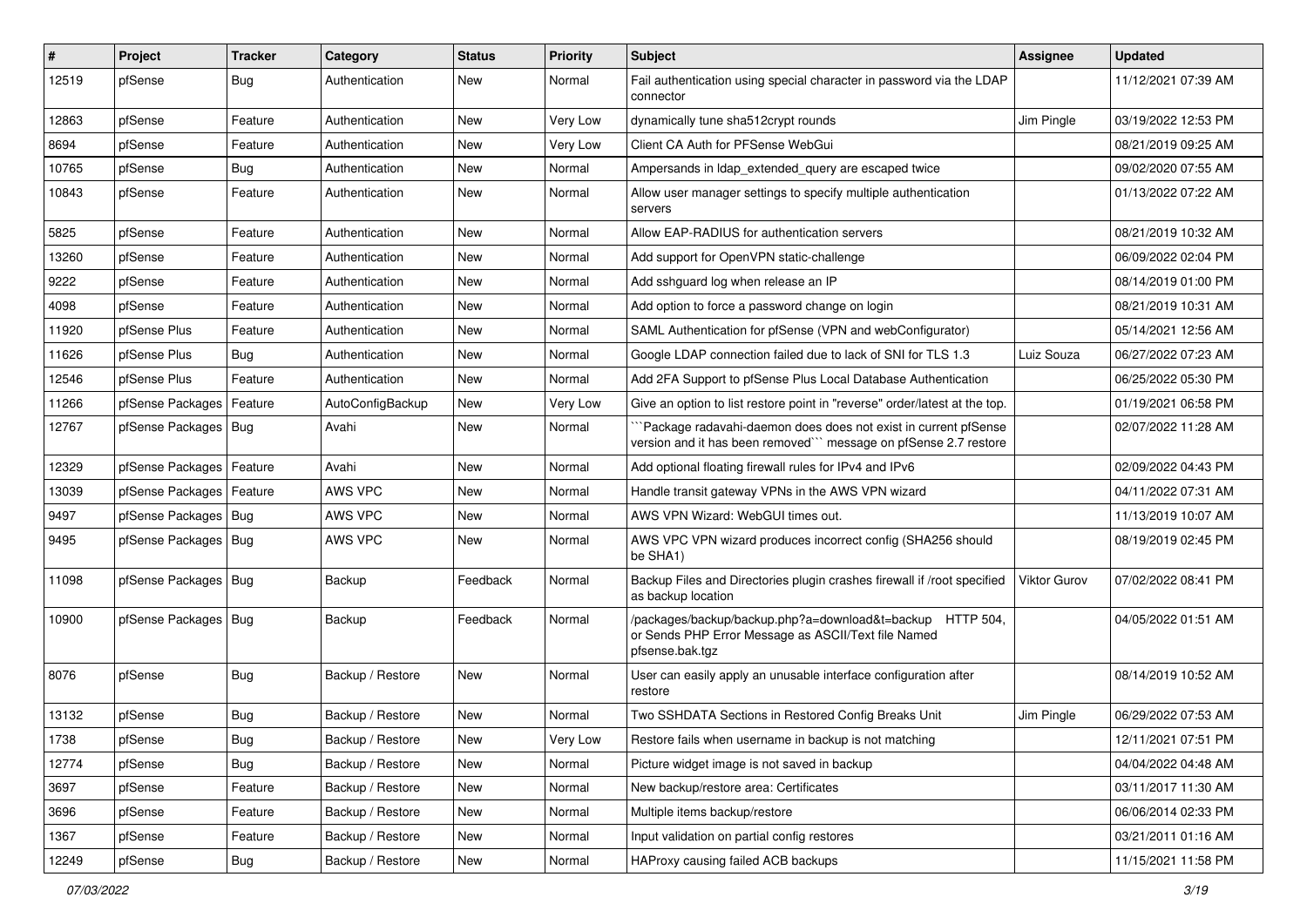| #     | Project                       | <b>Tracker</b> | Category         | <b>Status</b> | <b>Priority</b> | Subject                                                                                                  | Assignee              | <b>Updated</b>      |
|-------|-------------------------------|----------------|------------------|---------------|-----------------|----------------------------------------------------------------------------------------------------------|-----------------------|---------------------|
| 286   | pfSense                       | Feature        | Backup / Restore | New           | Normal          | Backup/restore users individually                                                                        |                       | 01/09/2021 03:48 PM |
| 11110 | pfSense                       | Bug            | Backup / Restore | New           | Normal          | Backup file should be checked before restoring a specific area                                           |                       | 12/05/2020 02:50 PM |
| 6608  | pfSense                       | Feature        | Backup / Restore | New           | Low             | backup and restore dhcp                                                                                  |                       | 07/13/2016 04:09 PM |
| 4681  | pfSense                       | Feature        | Backup / Restore | New           | Normal          | AutoConfigBackup make a way to easily download a saved backup                                            |                       | 08/16/2019 12:46 PM |
| 9775  | pfSense                       | Feature        | Backup / Restore | New           | Normal          | AutoConfigBackup - Rolling per day/hour cap on changes, retention<br>policy                              |                       | 09/20/2019 09:19 AM |
| 7688  | pfSense                       | Feature        | Backup / Restore | New           | Low             | AutoConfigBackup - Info Icon - username only                                                             |                       | 10/22/2017 10:46 AM |
| 12553 | pfSense                       | Feature        | Backup / Restore | New           | Normal          | Auto Config Backup: Allow selecting multiple backups for deletion                                        |                       | 02/22/2022 04:27 AM |
| 7757  | pfSense                       | <b>Bug</b>     | Backup / Restore | New           | Normal          | Auto Config Backup fails to upload unless Default Gateway is up                                          |                       | 08/16/2019 12:47 PM |
| 13289 | pfSense                       | Bug            | Backup / Restore | New           | Low             | Attempting to restore a 0 byte "config.xml" prints an error that the<br>file cannot be read              |                       | 06/28/2022 12:01 PM |
| 13205 | pfSense Docs                  | New Content    | Backup / Restore | Feedback      | Normal          | <b>ZFS Boot Environment documentation</b>                                                                | Christian<br>McDonald | 05/31/2022 10:55 AM |
| 8146  | pfSense Packages   Feature    |                | BIND             | New           | Normal          | Zone Domain Records more powerfull for BIND Zones                                                        |                       | 08/13/2019 09:39 AM |
| 8199  | pfSense Packages   Feature    |                | <b>BIND</b>      | New           | Normal          | Support reordering and/or sort alphabetically across BIND package                                        |                       | 12/12/2017 02:05 AM |
| 10693 | pfSense Packages   Bug        |                | <b>BIND</b>      | New           | Normal          | pfSense Bind Zone Editor UI does not update zone serial number<br>when a change is made                  |                       | 09/01/2021 12:51 AM |
| 10760 | pfSense Packages   Bug        |                | <b>BIND</b>      | New           | High            | pfSense BIND 9.14.12 server terminates due to assertion failure                                          |                       | 07/11/2020 04:53 PM |
| 11343 | pfSense Packages   Bug        |                | <b>BIND</b>      | Feedback      | Low             | Invalid link to pfSense-pkg-bind changelog                                                               | Viktor Gurov          | 04/05/2022 08:12 AM |
| 9916  | pfSense Packages   Feature    |                | <b>BIND</b>      | Feedback      | Normal          | Check allow-transfer in custom option when the zone is slave                                             |                       | 04/21/2022 12:40 PM |
| 11074 | pfSense Packages   Bug        |                | <b>BIND</b>      | New           | Low             | bind Zone Settings Zones, Save button opens "Confirmation<br>required to save changes"                   |                       | 11/16/2020 11:08 AM |
| 10330 | pfSense Packages   Bug        |                | <b>BIND</b>      | Feedback      | Normal          | BIND zone configuration displays wrong DS resource record with<br>inline DNSSEC signing enabled          |                       | 04/21/2022 12:40 PM |
| 8197  | pfSense Packages   Bug        |                | <b>BIND</b>      | New           | Normal          | BIND UI fails to properly update zone with inline DNSSEC signing<br>enabled                              |                       | 02/18/2019 05:23 PM |
| 11634 | pfSense Packages   Regression |                | <b>BIND</b>      | New           | Normal          | bind hangs when pfsense is reconnecting as an openvpn client to a<br>TUN openvpn server                  |                       | 03/14/2021 07:23 AM |
| 11563 | pfSense Packages   Bug        |                | <b>BIND</b>      | New           | High            | BIND GUI writes TXT records > 255 characters                                                             |                       | 02/27/2021 07:11 AM |
| 12869 | pfSense Packages   Bug        |                | <b>BIND</b>      | Feedback      | Normal          | Bind DNS Package AAAA filtering Broken on new ZFS Installs                                               | <b>Viktor Gurov</b>   | 03/09/2022 12:38 PM |
| 10445 | pfSense Packages   Bug        |                | <b>BIND</b>      | Feedback      | Normal          | BIND crashed when added RPZ. rpz is not a master or slave zone.                                          |                       | 04/21/2022 12:40 PM |
| 13114 | pfSense Packages   Bug        |                | <b>BIND</b>      | Feedback      | Normal          | BIND calls rndc in rc_stop when named is not running                                                     | <b>Stuart Wyatt</b>   | 05/04/2022 12:41 PM |
| 13002 | pfSense Packages   Regression |                | <b>BIND</b>      | Feedback      | Normal          | BIND 9.16_13 could not find existing DNSSEC keys at<br>/cf/named/etc/namedb/keys due to directory change | Viktor Gurov          | 03/31/2022 12:14 PM |
| 12782 | pfSense                       | Todo           | Build / Release  | <b>New</b>    | Normal          | Disable compatibility flag                                                                               | <b>Brad Davis</b>     | 06/28/2022 12:01 PM |
| 4472  | pfSense                       | Feature        | Build / Release  | New           | Normal          | Cryptographically sign every (sub-)release                                                               |                       | 08/13/2019 12:53 PM |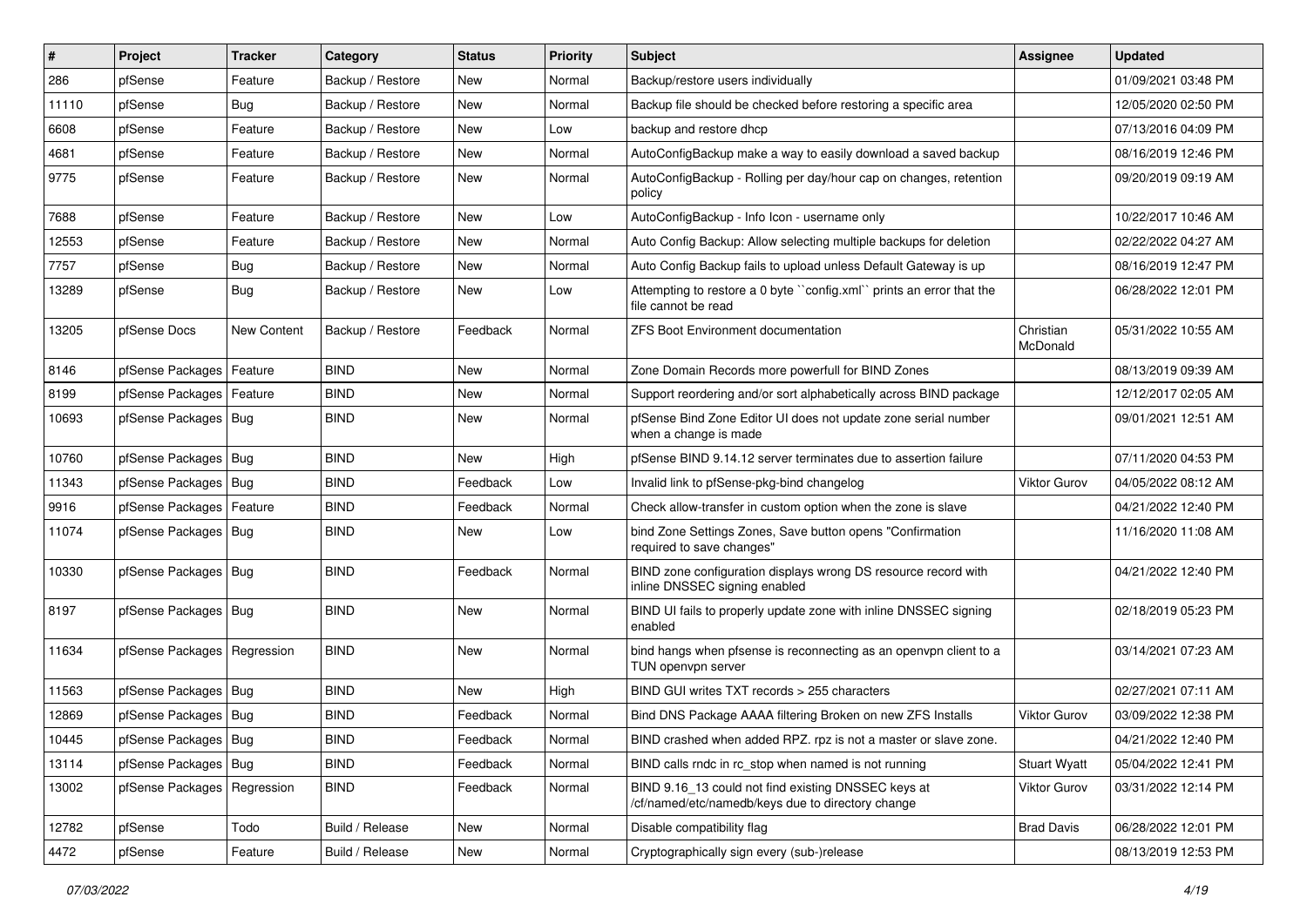| $\#$  | Project      | <b>Tracker</b> | Category              | <b>Status</b>                 | <b>Priority</b> | <b>Subject</b>                                                                                        | <b>Assignee</b>   | <b>Updated</b>      |
|-------|--------------|----------------|-----------------------|-------------------------------|-----------------|-------------------------------------------------------------------------------------------------------|-------------------|---------------------|
| 13332 | pfSense Plus | Bug            | Build / Release       | New                           | Normal          | HAProxy Broken after v22.05 and HAProxy v0.61_3                                                       |                   | 07/02/2022 11:34 PM |
| 13220 | pfSense      | Feature        | Captive Portal        | <b>New</b>                    | <b>Very Low</b> | Voucher per-roll bandwidth restrictions and traffic quotas                                            |                   | 05/26/2022 08:16 AM |
| 13272 | pfSense      | Bug            | <b>Captive Portal</b> | <b>Pull Request</b><br>Review | Very Low        | Voucher CSV output has leading space before voucher code                                              | Jim Pingle        | 06/28/2022 12:01 PM |
| 12648 | pfSense      | Bug            | <b>Captive Portal</b> | New                           | Normal          | Undocumented variables 'listenporthttp' and 'listenporthttps'                                         |                   | 12/28/2021 10:44 AM |
| 11379 | pfSense      | Feature        | Captive Portal        | New                           | Normal          | <b>Template Roll Printer</b>                                                                          |                   | 02/07/2021 05:26 AM |
| 385   | pfSense      | Feature        | <b>Captive Portal</b> | New                           | Normal          | Reverse captive portal                                                                                |                   | 08/13/2019 12:23 PM |
| 12730 | pfSense      | Bug            | <b>Captive Portal</b> | New                           | Normal          | RADIUS accounting does not work if WAN is down                                                        |                   | 01/26/2022 05:13 AM |
| 3377  | pfSense      | Feature        | <b>Captive Portal</b> | New                           | Normal          | OAuth2 authentication in captive portal                                                               | Jim Thompson      | 10/19/2020 09:13 AM |
| 5658  | pfSense      | <b>Bug</b>     | <b>Captive Portal</b> | Confirmed                     | Low             | Files with the same name cannot be uploaded to multiple captive<br>portal zones                       |                   | 12/18/2015 07:19 PM |
| 13290 | pfSense      | Regression     | <b>Captive Portal</b> | Feedback                      | Normal          | Error ``dummynet: bad switch 21!`` with Captive Portals and Limiters<br>active                        |                   | 07/01/2022 04:53 AM |
| 13219 | pfSense      | Feature        | <b>Captive Portal</b> | New                           | <b>Very Low</b> | Enable/Disable single voucher roll                                                                    |                   | 05/26/2022 08:14 AM |
| 12467 | pfSense      | Bug            | <b>Captive Portal</b> | New                           | Normal          | CP error on client disconnect after reboot                                                            |                   | 10/17/2021 05:35 AM |
| 2545  | pfSense      | Feature        | <b>Captive Portal</b> | New                           | Low             | CaptivePortal: Custom "Re-authenticate every x minutes"                                               |                   | 07/08/2012 05:21 PM |
| 2025  | pfSense      | Feature        | <b>Captive Portal</b> | New                           | Normal          | Captive Portal: Easy accessible Logout page instead of Logout<br>pop-up window                        |                   | 02/06/2016 04:59 AM |
| 2573  | pfSense      | Feature        | <b>Captive Portal</b> | New                           | Normal          | Captive Portal support of RADIUS POD (Packet of Disconnect)                                           |                   | 10/17/2016 03:14 AM |
| 4724  | pfSense      | Feature        | <b>Captive Portal</b> | New                           | Low             | Captive Portal Status Add Client Hostname                                                             |                   | 05/22/2015 08:38 AM |
| 12357 | pfSense      | Bug            | <b>Captive Portal</b> | New                           | Normal          | Captive Portal popup Logout button loads full login page in popup<br>when clicked                     |                   | 10/27/2021 12:10 PM |
| 9627  | pfSense      | Feature        | <b>Captive Portal</b> | New                           | Normal          | Captive Portal only shows authenticated users                                                         |                   | 08/14/2019 02:48 PM |
| 7553  | pfSense      | Bug            | <b>Captive Portal</b> | Confirmed                     | Very Low        | Captive portal on a parent interface blocks traffic on VLAN interfaces<br>too                         |                   | 08/19/2018 03:15 PM |
| 2963  | pfSense      | Feature        | <b>Captive Portal</b> | New                           | Normal          | Captive Portal MAC authentication request                                                             |                   | 08/22/2017 09:09 PM |
| 1675  | pfSense      | Bug            | <b>Captive Portal</b> | New                           | Normal          | Captive portal logout problems with pop-up blockers.                                                  | Jared Dillard     | 03/28/2016 01:37 PM |
| 1831  | pfSense      | Feature        | <b>Captive Portal</b> | New                           | Normal          | Captive portal IPv6 support                                                                           | Reid<br>Linnemann | 06/28/2022 12:01 PM |
| 13226 | pfSense      | Bug            | <b>Captive Portal</b> | Confirmed                     | Normal          | Captive Portal doesn't disconnect established OpenVPN link                                            | Reid<br>Linnemann | 05/30/2022 10:38 AM |
| 13323 | pfSense      | Bug            | Captive Portal        | New                           | Normal          | Captive Portal breaks policy based routing for mac address<br>bypassed clients after upgrade to 22.05 | Kristof Provost   | 06/30/2022 09:46 AM |
| 9970  | pfSense      | Feature        | Captive Portal        | New                           | Low             | Captive Portal and SAML2 Integration                                                                  | Mauro Braggio     | 10/12/2020 07:39 AM |
| 11189 | pfSense      | Feature        | Captive Portal        | New                           | Normal          | Captive Portal - Tarpit option                                                                        |                   | 12/23/2020 06:44 PM |
| 3053  | pfSense      | Feature        | Captive Portal        | New                           | Normal          | Automatically add DHCP static addresses to CP passthru-mac                                            |                   | 06/21/2013 11:54 AM |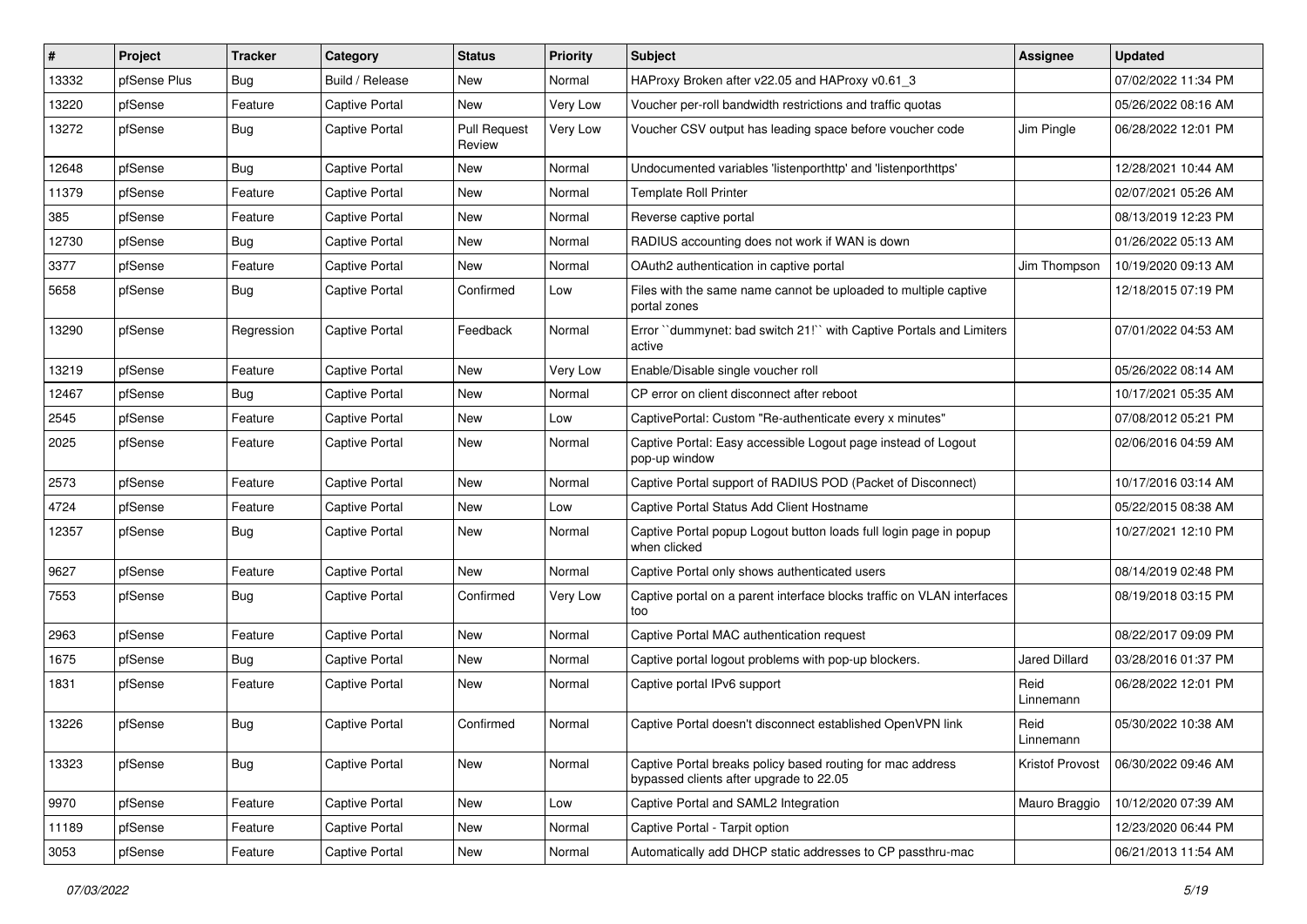| $\sharp$ | Project          | <b>Tracker</b> | Category              | <b>Status</b>                 | <b>Priority</b> | <b>Subject</b>                                                                                          | <b>Assignee</b>   | <b>Updated</b>      |
|----------|------------------|----------------|-----------------------|-------------------------------|-----------------|---------------------------------------------------------------------------------------------------------|-------------------|---------------------|
| 13215    | pfSense          | <b>Bug</b>     | Captive Portal        | Assigned                      | Normal          | Allowed MAC/IP/Hostname traffic counts for authorized users                                             | Reid<br>Linnemann | 05/31/2022 05:31 PM |
| 6956     | pfSense          | Feature        | Captive Portal        | New                           | Normal          | Allow more control over concurrent logins                                                               |                   | 11/23/2016 12:01 PM |
| 7971     | pfSense          | Feature        | <b>Captive Portal</b> | New                           | Normal          | Allow import, export and synchronization of MACs under Captive<br>Portal service                        |                   | 10/19/2017 04:56 AM |
| 1924     | pfSense          | Feature        | Captive Portal        | New                           | Normal          | Ability of CP's allowed IP addresses to use aliases                                                     |                   | 07/26/2018 04:28 AM |
| 13229    | pfSense Docs     | Todo           | <b>Captive Portal</b> | Feedback                      | Normal          | Update documentation for IPFW to PF transition for Limiters and<br><b>Captive Portal</b>                | Jim Pingle        | 05/27/2022 03:04 PM |
| 8566     | pfSense          | <b>Bug</b>     | CARP                  | <b>New</b>                    | Normal          | Wrong IPv6 source in NS request in case using of IPv6 alias                                             |                   | 06/12/2018 01:26 PM |
| 8567     | pfSense          | <b>Bug</b>     | CARP                  | New                           | Normal          | Using IPv6 VIP alias for services may affect CARP IPv6 VIP work                                         |                   | 06/12/2018 01:26 PM |
| 7648     | pfSense          | <b>Bug</b>     | CARP                  | New                           | Very Low        | SPAN ports on an interface renders CARP HA inoperative                                                  |                   | 06/14/2017 09:19 PM |
| 5849     | pfSense          | Bug            | CARP                  | New                           | Normal          | Routing fail on CARP IPsec                                                                              |                   | 12/18/2021 04:41 PM |
| 2099     | pfSense          | Todo           | CARP                  | New                           | Normal          | Remove "queue" from CARP traffic                                                                        |                   | 01/19/2012 10:59 AM |
| 8100     | pfSense          | Bug            | CARP                  | New                           | Normal          | pfsync Initially Deletes States on Primary for Connections<br>Established through Secondary             | Luiz Souza        | 02/08/2022 12:59 PM |
| 13110    | pfSense          | Bug            | CARP                  | New                           | Very Low        | changing CARP VIP address does not update outbound NAT<br>interface IP                                  |                   | 05/03/2022 02:52 PM |
| 4845     | pfSense          | <b>Bug</b>     | CARP                  | Confirmed                     | High            | CARP preemption doesn't switch to backup where connectivity<br>between systems is lost but not NIC link |                   | 07/28/2015 07:55 AM |
| 2218     | pfSense          | Feature        | CARP                  | New                           | Normal          | Ability to delay CARP master status at boot time                                                        |                   | 03/03/2021 11:57 AM |
| 10796    | pfSense Packages | Feature        | Cellular              | Feedback                      | Normal          | Huawei ME909u-521 support                                                                               |                   | 04/21/2022 12:40 PM |
| 13063    | pfSense Packages | Feature        | Cellular              | <b>Pull Request</b><br>Review | Normal          | Cellular package shall support more modems and NMEA port                                                |                   | 05/06/2022 02:38 PM |
| 2276     | pfSense          | Feature        | Certificates          | New                           | Normal          | Remote CRL fetch support                                                                                |                   | 02/06/2016 04:14 AM |
| 1257     | pfSense          | Feature        | Certificates          | <b>Pull Request</b><br>Review | Normal          | Handle encypted CA/Certificate private keys                                                             |                   | 10/12/2020 07:12 AM |
| 7289     | pfSense          | Bug            | Certificates          | New                           | Low             | Generating 4096bit Certificate                                                                          |                   | 08/14/2019 09:56 AM |
| 9889     | pfSense          | <b>Bug</b>     | Certificates          | New                           | Very Low        | CRL check for Intermediate CA CRLs fails                                                                | Jim Pingle        | 11/08/2019 11:03 AM |
| 13305    | pfSense          | Feature        | Certificates          | New                           | Normal          | Certificate Revocation page should show expiration date                                                 |                   | 06/27/2022 10:26 AM |
| 11203    | pfSense          | Bug            | Certificates          | New                           | Normal          | certificate manager very slow                                                                           |                   | 12/31/2020 11:57 AM |
| 12737    | pfSense          | Bug            | Certificates          | <b>New</b>                    | Normal          | CApath is not defined by default in curl                                                                |                   | 06/28/2022 12:01 PM |
| 10258    | pfSense          | Feature        | Certificates          | New                           | Very Low        | allow to sign CA                                                                                        |                   | 02/20/2020 04:20 AM |
| 1268     | pfSense          | Feature        | Certificates          | New                           | Normal          | Allow mass renewing of certs                                                                            |                   | 11/01/2019 03:17 PM |
| 12894    | pfSense Plus     | Bug            | Certificates          | <b>New</b>                    | Low             | duplicating freshly created certificates through refreshing                                             |                   | 03/03/2022 02:35 PM |
| 13291    | pfSense Docs     | Todo           | Configuration         | New                           | Low             | Notification documentation                                                                              |                   | 06/21/2022 10:22 AM |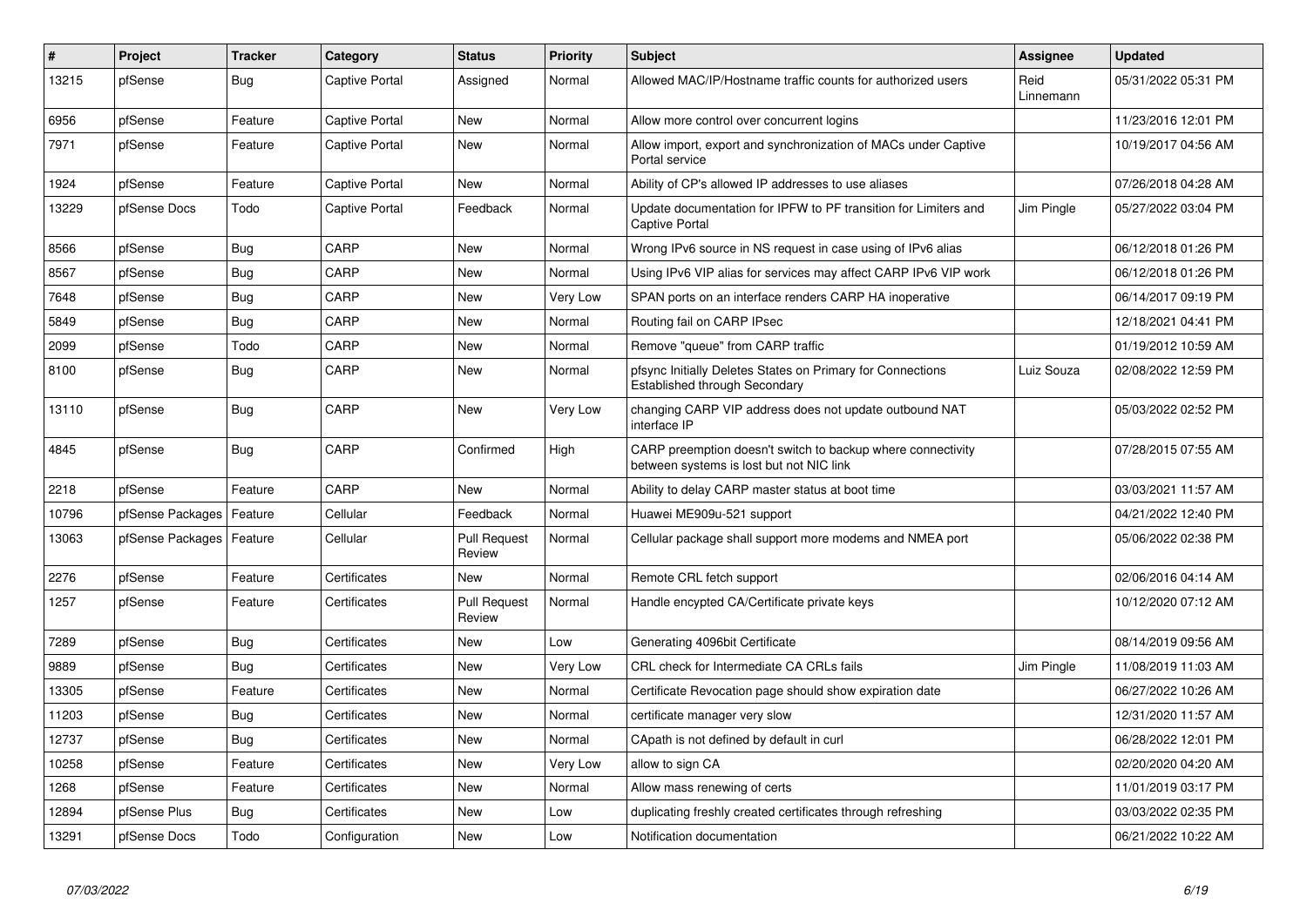| #     | Project          | <b>Tracker</b> | Category                        | <b>Status</b>                 | <b>Priority</b> | Subject                                                                                                               | Assignee      | <b>Updated</b>      |
|-------|------------------|----------------|---------------------------------|-------------------------------|-----------------|-----------------------------------------------------------------------------------------------------------------------|---------------|---------------------|
| 12098 | pfSense Docs     | Correction     | Configuration                   | <b>New</b>                    | Normal          | Feedback on pfSense Configuration Recipes - Accessing a<br>CPE/Modem from Inside the Firewall                         |               | 07/02/2021 02:30 AM |
| 12402 | pfSense Docs     | Todo           | Configuration                   | <b>New</b>                    | Normal          | Feedback on Configuration - Advanced Configuration Options -<br><b>Notifications</b>                                  |               | 09/24/2021 12:46 AM |
| 5902  | pfSense          | Todo           | Configuration<br>Backend        | <b>New</b>                    | Normal          | Use a common place for default values                                                                                 |               | 08/13/2019 12:53 PM |
| 10833 | pfSense          | Bug            | Configuration<br>Backend        | <b>New</b>                    | Normal          | unbound exits on configuration error when link status flaps on LAN<br>interface                                       |               | 08/13/2020 11:53 PM |
| 3895  | pfSense          | Feature        | Configuration<br><b>Backend</b> | <b>New</b>                    | Normal          | Timeout for "Apply change"                                                                                            |               | 01/25/2021 08:07 AM |
| 6398  | pfSense          | <b>Bug</b>     | Configuration<br><b>Backend</b> | <b>New</b>                    | Normal          | If config cannot be loaded due to corruption or bug, it isn't handled<br>gracefully (just stops)                      |               | 08/13/2019 01:23 PM |
| 12483 | pfSense          | Bug            | Configuration<br>Backend        | <b>New</b>                    | Normal          | GUI creates inconsistent config.xml                                                                                   |               | 10/23/2021 06:48 AM |
| 13287 | pfSense          | Feature        | Configuration<br>Backend        | <b>New</b>                    | Normal          | Encode OpenVPN Custom Options                                                                                         |               | 06/20/2022 10:33 AM |
| 13288 | pfSense          | Bug            | Configuration<br>Backend        | <b>New</b>                    | Normal          | Encode FreeRADIUS Custom Options                                                                                      |               | 06/20/2022 10:36 AM |
| 13258 | pfSense          | <b>Bug</b>     | Console Menu                    | <b>Pull Request</b><br>Review | Low             | secret menu option 100                                                                                                | Jim Pingle    | 06/28/2022 12:01 PM |
| 13249 | pfSense          | <b>Bug</b>     | Console Menu                    | New                           | Normal          | Running playback comands multiple times results in PHP error                                                          |               | 06/06/2022 07:02 AM |
| 7747  | pfSense          | Feature        | Console Menu                    | New                           | Normal          | Minor UI Tweak: Make hitting enter on the console (esp via SSH)<br>should not log you out, but simply redraw the menu |               | 08/01/2017 04:03 PM |
| 6469  | pfSense          | Feature        | Console Menu                    | <b>New</b>                    | Normal          | Improve help + self documentation in console PHP shell                                                                |               | 08/13/2019 01:23 PM |
| 13268 | pfSense          | Todo           | Console Menu                    | Ready To Test                 | Normal          | columns don't align nicely in console with medium-long interface<br>names                                             |               | 06/12/2022 10:32 PM |
| 2693  | pfSense          | Feature        | Console Menu                    | <b>New</b>                    | Normal          | Allow mapping mapping non-physical interfaces via console                                                             | Mathieu Simon | 11/27/2012 03:00 PM |
| 11970 | pfSense Packages | <b>Bug</b>     | Coreboot                        | New                           | Normal          | Netgate Firmware Upgrade Doesn't Work on XG-2758                                                                      |               | 04/21/2022 12:39 PM |
| 13074 | pfSense Plus     | Bug            | Cryptographic<br>Modules        | New                           | Normal          | AES-GCM with SafeXcel on Netgate 2100 causes MBUF overload                                                            |               | 06/12/2022 11:14 AM |
| 12658 | pfSense Packages | Feature        | darkstat                        | <b>New</b>                    | Normal          | Adding prometheus metrics to darkstat                                                                                 |               | 05/27/2022 09:44 PM |
| 7974  | pfSense          | Feature        | Dashboard                       | New                           | Normal          | <b>ZFS RAID Monitor Not available</b>                                                                                 |               | 08/20/2019 01:34 PM |
| 11759 | pfSense          | <b>Bug</b>     | Dashboard                       | New                           | Normal          | Traffic graphs on dashboard double upload on pppoe links                                                              |               | 12/30/2021 04:00 AM |
| 8157  | pfSense          | <b>Bug</b>     | Dashboard                       | <b>New</b>                    | Very Low        | Traffic Graph clutter from time to time                                                                               |               | 12/03/2017 06:40 AM |
| 10401 | pfSense          | Feature        | Dashboard                       | New                           | Normal          | Request: ability to sort/separate stopped/running Service(s) on<br>Dashboard -> Services Status widget                |               | 03/31/2020 04:48 PM |
| 4646  | pfSense          | Feature        | Dashboard                       | New                           | Normal          | Recover valuable vertical screen real estate in dashboard                                                             |               | 04/20/2015 07:46 PM |
| 9353  | pfSense          | Bug            | Dashboard                       | New                           | Low             | PHPSession errors from limited access to dashboard and widgets                                                        |               | 10/06/2020 09:31 AM |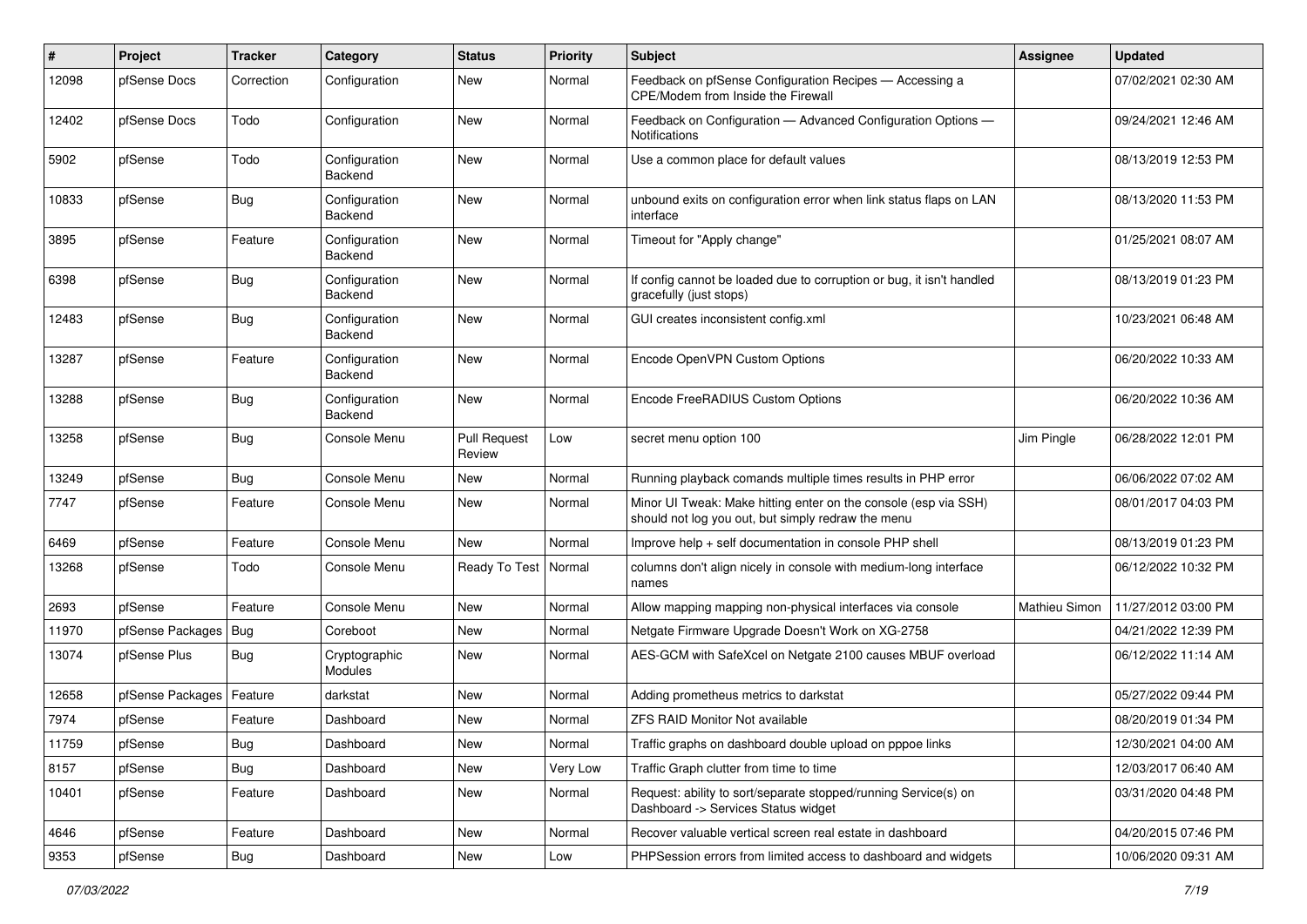| $\vert$ # | Project      | <b>Tracker</b>     | Category        | <b>Status</b>                 | <b>Priority</b> | <b>Subject</b>                                                                                     | <b>Assignee</b>      | <b>Updated</b>      |
|-----------|--------------|--------------------|-----------------|-------------------------------|-----------------|----------------------------------------------------------------------------------------------------|----------------------|---------------------|
| 7387      | pfSense      | <b>Bug</b>         | Dashboard       | New                           | Low             | New Traffic Graph in dashboard resets inverted view to normal view                                 | Jared Dillard        | 12/11/2021 08:14 PM |
| 13168     | pfSense      | Feature            | Dashboard       | New                           | Low             | Multiple Dashboard views for a single user                                                         |                      | 05/16/2022 07:53 AM |
| 7788      | pfSense      | Bug                | Dashboard       | New                           | Low             | Irregular updating of widgets like cpu/uptime on system widget.                                    |                      | 08/21/2019 09:03 AM |
| 7857      | pfSense      | <b>Bug</b>         | Dashboard       | New                           | Very Low        | Interfaces Widget U/I fails to wrap IPV6 addresses when the string is<br>too wide for the widget   |                      | 08/13/2019 09:15 AM |
| 3411      | pfSense      | Bug                | Dashboard       | New                           | Low             | Interfaces and statistics dashboard widgets very slow with large<br>numbers of interfaces          |                      | 01/24/2014 02:09 AM |
| 7113      | pfSense      | Bug                | Dashboard       | <b>New</b>                    | Normal          | Interface name in Traffic Graphs                                                                   |                      | 12/31/2021 05:40 PM |
| 7934      | pfSense      | Feature            | Dashboard       | New                           | Very Low        | format support phone# for international use                                                        |                      | 10/12/2017 04:38 PM |
| 12673     | pfSense      | Bug                | Dashboard       | <b>Pull Request</b><br>Review | Normal          | Firewall Logs Widget fails to update at intervals below 5 seconds.                                 | <b>Viktor Gurov</b>  | 06/28/2022 12:01 PM |
| 13165     | pfSense      | Feature            | Dashboard       | <b>Pull Request</b><br>Review | Normal          | Feat: live update for Services dashboard widget                                                    |                      | 05/15/2022 01:48 AM |
| 10280     | pfSense      | Feature            | Dashboard       | New                           | Low             | DHCP Leases widget                                                                                 |                      | 11/07/2020 09:18 PM |
| 9677      | pfSense      | Bug                | Dashboard       | New                           | Normal          | Dashboard hangs when widget needs data from a remote host which<br>is down                         |                      | 08/13/2019 09:15 AM |
| 5567      | pfSense      | Feature            | Dashboard       | New                           | Low             | CARP status widget does not update in real time                                                    |                      | 08/20/2019 03:33 PM |
| 7182      | pfSense      | Feature            | Dashboard       | New                           | Normal          | Break up System Widget on the Dashboard                                                            |                      | 08/21/2019 08:59 AM |
| 6390      | pfSense      | Todo               | Dashboard       | New                           | Low             | Autoscale from Traffic Graph not correct size (big graphs)                                         |                      | 05/23/2016 01:38 PM |
| 2479      | pfSense      | Feature            | Dashboard       | New                           | Normal          | Allow reordering of the traffic graphs on the dashboard                                            |                      | 06/08/2012 04:13 PM |
| 8458      | pfSense      | Feature            | Dashboard       | New                           | Low             | Allow reordering of interface widget                                                               |                      | 08/14/2019 10:52 AM |
| 10395     | pfSense      | Feature            | Dashboard       | New                           | Low             | Add Dashboard System Information support for more PC Engines<br>APU boards                         |                      | 02/17/2022 01:02 AM |
| 13325     | pfSense Plus | Bug                | Dashboard       | <b>New</b>                    | Normal          | System Information Widget Reloading                                                                |                      | 06/30/2022 12:00 PM |
| 1219      | pfSense      | Feature            | Developer Tools | New                           | Low             | Ship DTRACE enabled kernels in the images                                                          |                      | 07/26/2017 03:14 AM |
| 7244      | pfSense      | Feature            | Developer Tools | New                           | Normal          | Publish pfsense as a Vagrant Basebox                                                               |                      | 01/29/2019 04:09 AM |
| 11471     | pfSense Docs | Todo               | Development     | New                           | Low             | Feedback on Development - Developing Packages                                                      | Jim Pingle           | 02/19/2021 02:52 PM |
| 8852      | pfSense Docs | Correction         | <b>DHCP</b>     | New                           | Normal          | [feedback form] Unclear about "Client Identifier" in a static mapping                              | Jim Pingle           | 09/23/2020 02:30 PM |
| 11071     | pfSense Docs | <b>New Content</b> | <b>DHCP</b>     | <b>New</b>                    | Normal          | Feedback on Services - IPv6 Router Advertisements                                                  | Jim Pingle           | 12/08/2020 09:25 AM |
| 3771      | pfSense      | Bug                | DHCP (IPv4)     | New                           | Normal          | Webinterface and dhcpdcrashes with 500+ static leases                                              |                      | 08/21/2019 09:26 AM |
| 12070     | pfSense      | Bug                | DHCP (IPv4)     | New                           | Low             | VLAN0 for WAN DHCP                                                                                 |                      | 12/23/2021 04:31 PM |
| 9732      | pfSense      | Feature            | DHCP (IPv4)     | <b>New</b>                    | Normal          | System UTC time offset in DHCP Option 2                                                            |                      | 09/06/2019 08:39 PM |
| 4451      | pfSense      | <b>Bug</b>         | DHCP (IPv4)     | New                           | Low             | Status DHCP Leases shows double entries for static entries without<br>IP address                   | <b>Phillip Davis</b> | 05/21/2022 04:55 PM |
| 7172      | pfSense      | <b>Bug</b>         | DHCP (IPv4)     | New                           | Normal          | Sorting by hostname in Services > DHCP Server > LAN should be<br>"natural" (alphanumeric friendly) |                      | 08/20/2019 03:47 PM |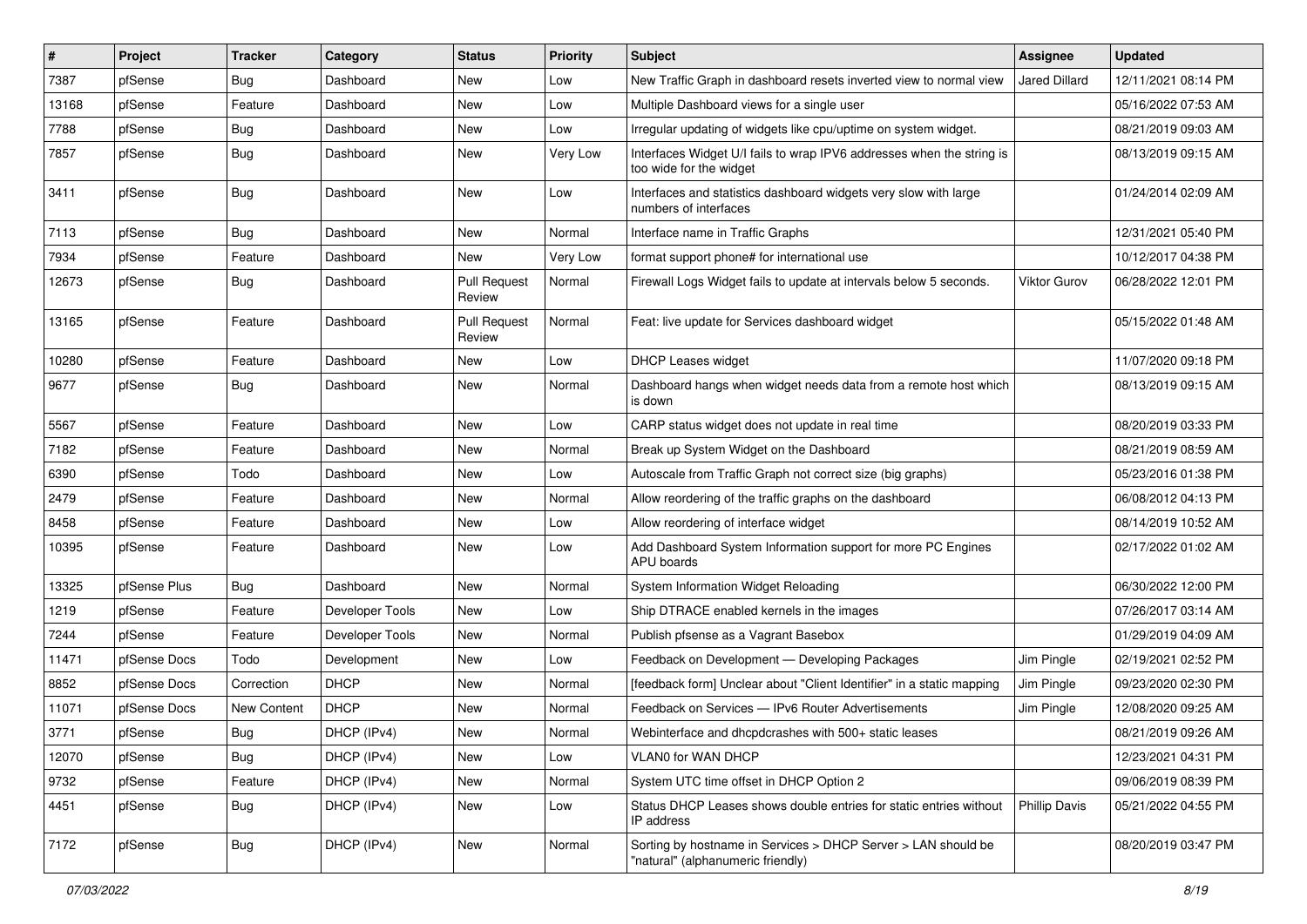| $\vert$ # | Project | <b>Tracker</b> | Category    | <b>Status</b>                 | <b>Priority</b> | Subject                                                                                                                            | <b>Assignee</b> | <b>Updated</b>      |
|-----------|---------|----------------|-------------|-------------------------------|-----------------|------------------------------------------------------------------------------------------------------------------------------------|-----------------|---------------------|
| 5080      | pfSense | Feature        | DHCP (IPv4) | New                           | Normal          | Settings tab under Services>DHCP Server                                                                                            |                 | 08/13/2019 12:53 PM |
| 10802     | pfSense | Feature        | DHCP (IPv4) | New                           | Very Low        | Seperator for DHCP Static Mapped leases                                                                                            |                 | 07/31/2020 10:30 AM |
| 6544      | pfSense | Feature        | DHCP (IPv4) | New                           | Very Low        | RFC 3046 DHCP Option 82 support (and RFC 3315/4649/4580 for<br>IPv6                                                                |                 | 07/13/2020 02:14 AM |
| 9130      | pfSense | Feature        | DHCP (IPv4) | <b>New</b>                    | Normal          | Request ID [#INC-16195]: DHCP - PXE Boot                                                                                           |                 | 09/10/2020 01:39 PM |
| 6615      | pfSense | Feature        | DHCP (IPv4) | New                           | Normal          | new DHCP server option                                                                                                             |                 | 08/13/2019 01:39 PM |
| 8179      | pfSense | Bug            | DHCP (IPv4) | Feedback                      | Normal          | Incorrect reverse DNS zone in DHCP server config for<br>non-octet-aligned subnet mask                                              | Renato Botelho  | 02/09/2022 11:17 PM |
| 2323      | pfSense | Feature        | DHCP (IPv4) | <b>New</b>                    | Low             | GUI doesn't allow to configure DHCP server to serve IP addresses<br>belonging to subnets wich are not associated with an interface |                 | 08/19/2019 10:27 AM |
| 2774      | pfSense | Feature        | DHCP (IPv4) | <b>New</b>                    | Normal          | Extend DHCP Pools code to allow using different subnets                                                                            |                 | 08/19/2019 10:27 AM |
| 7441      | pfSense | Feature        | DHCP (IPv4) | New                           | Low             | Display start/end times for Static Mapping leases on DHCP<br>Leases/DHCPv6 Leases                                                  |                 | 08/21/2019 10:48 AM |
| 9343      | pfSense | Bug            | DHCP (IPv4) | <b>New</b>                    | Normal          | diag arp.php times out with large DHCPD leases table                                                                               |                 | 08/14/2019 01:19 PM |
| 13321     | pfSense | Bug            | DHCP (IPv4) | <b>Pull Request</b><br>Review | Normal          | dhcpleases handles duplicate hostnames incorrectly                                                                                 |                 | 06/30/2022 07:06 AM |
| 12959     | pfSense | Bug            | DHCP (IPv4) | Feedback                      | Normal          | dhcplease process wrongly update host file if client-hostname is<br>empty                                                          |                 | 07/01/2022 09:10 AM |
| 2983      | pfSense | Feature        | DHCP (IPv4) | <b>New</b>                    | Normal          | DHCPD: Add vendor-class-identifier and MAC-OIDs                                                                                    |                 | 05/29/2020 09:24 PM |
| 4061      | pfSense | Bug            | DHCP (IPv4) | Confirmed                     | Normal          | dhcpd doesn't send client-hostname to peer, breaking DHCP lease<br>registrations w/HA                                              |                 | 02/24/2017 08:58 PM |
| 3404      | pfSense | Bug            | DHCP (IPv4) | <b>New</b>                    | Normal          | DHCP Server Fails to Start on Interfaces that are Slow to Come<br>Online During Boot                                               |                 | 02/11/2014 05:09 PM |
| 11004     | pfSense | Feature        | DHCP (IPv4) | <b>New</b>                    | Low             | DHCP reservations with no IP address show entries in DHCP leases                                                                   |                 | 10/26/2020 07:22 AM |
| 8879      | pfSense | Feature        | DHCP (IPv4) | New                           | Very Low        | DHCP options ADD force options                                                                                                     |                 | 09/07/2018 09:14 AM |
| 12067     | pfSense | <b>Bug</b>     | DHCP (IPv4) | New                           | Very Low        | <b>DHCP Monitoring Statistics Error</b>                                                                                            |                 | 06/21/2021 08:39 AM |
| 10250     | pfSense | Feature        | DHCP (IPv4) | New                           | Very Low        | DHCP lease view by interface                                                                                                       |                 | 02/11/2020 07:47 AM |
| 10345     | pfSense | Feature        | DHCP (IPv4) | New                           | Normal          | DHCP lease distinction between online and offline                                                                                  |                 | 03/16/2020 07:56 AM |
| 6362      | pfSense | Bug            | DHCP (IPv4) | Confirmed                     | Normal          | DHCP Client ID not used                                                                                                            |                 | 07/09/2021 06:30 AM |
| 13217     | pfSense | Bug            | DHCP (IPv4) | New                           | Normal          | dhclient using default pid file location which does not exist                                                                      | Viktor Gurov    | 05/26/2022 08:09 AM |
| 13273     | pfSense | <b>Bug</b>     | DHCP (IPv4) | New                           | Normal          | dhclient can use conflicting recorded leases                                                                                       |                 | 06/14/2022 11:07 AM |
| 13263     | pfSense | <b>Bug</b>     | DHCP (IPv4) | New                           | Low             | Deleting a static DHCP entry when the related IP is not in the arp<br>table spams the log                                          |                 | 06/10/2022 11:18 AM |
| 3534      | pfSense | Feature        | DHCP (IPv4) | New                           | Normal          | DDNS using arbitrary zone primary                                                                                                  |                 | 07/08/2014 11:40 AM |
| 6960      | pfSense | Feature        | DHCP (IPv4) | New                           | Normal          | Consider replacing ISC DHCP server with KEA DHCP                                                                                   |                 | 09/24/2020 01:59 PM |
| 13250     | pfSense | Todo           | DHCP (IPv4) | New                           | Very Low        | Clean up DHCP Server option language                                                                                               | Jim Pingle      | 06/28/2022 12:01 PM |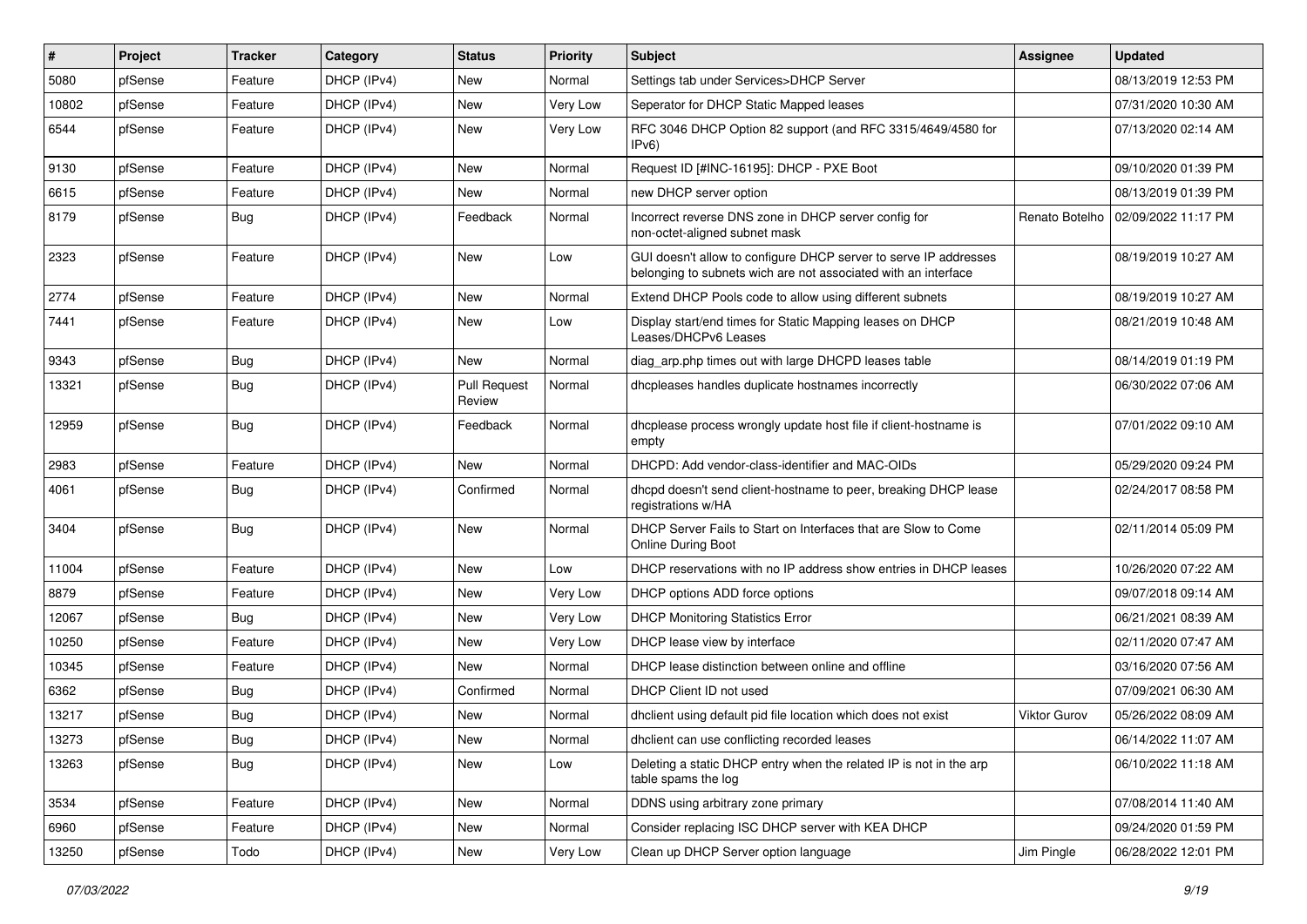| #     | Project | Tracker    | Category    | <b>Status</b>                 | <b>Priority</b> | <b>Subject</b>                                                                                 | Assignee           | <b>Updated</b>      |
|-------|---------|------------|-------------|-------------------------------|-----------------|------------------------------------------------------------------------------------------------|--------------------|---------------------|
| 12922 | pfSense | Bug        | DHCP (IPv4) | New                           | Normal          | Classless static routes received on DHCP WAN can override chosen<br>default gateway            |                    | 03/28/2022 10:08 AM |
| 8614  | pfSense | Bug        | DHCP (IPv4) | New                           | Normal          | Cannot remove Additional BOOTP/DHCP Options                                                    |                    | 08/21/2019 09:15 AM |
| 13256 | pfSense | Feature    | DHCP (IPv4) | New                           | Normal          | Better handling of duplicate IPs in static DHCP assignments                                    |                    | 06/11/2022 04:51 PM |
| 4899  | pfSense | Feature    | DHCP (IPv4) | <b>New</b>                    | Normal          | Additional BOOTP/DHCP Options should allow a force option                                      |                    | 01/02/2018 02:24 PM |
| 8330  | pfSense | Feature    | DHCP (IPv4) | New                           | Normal          | add options for ddns-local-address statements                                                  |                    | 04/27/2021 12:31 PM |
| 7405  | pfSense | Feature    | DHCP (IPv4) | New                           | Normal          | Ability to add dhcp host reservations from "Diagnostics -> ARP table"                          |                    | 10/12/2020 08:22 AM |
| 13253 | pfSense | Bug        | DHCP (IPv6) | New                           | Normal          | dhcp6c" is not restarted when applying settings when multiple<br>WANs are configured for DHCP6 |                    | 06/28/2022 12:01 PM |
| 7734  | pfSense | Bug        | DHCP (IPv6) | New                           | Normal          | Using opton ia pd0 does not renew prefix and prefix get dropped                                |                    | 07/31/2017 03:46 AM |
| 9536  | pfSense | Feature    | DHCP (IPv6) | New                           | Normal          | Support dynamic prefix in DHCPv6 Server                                                        |                    | 05/25/2022 04:27 AM |
| 9575  | pfSense | Feature    | DHCP (IPv6) | New                           | Very Low        | RFC 7078 - Distributing Address Selection Policy Using DHCPv6                                  |                    | 08/14/2019 02:39 PM |
| 6283  | pfSense | Feature    | DHCP (IPv6) | <b>New</b>                    | Normal          | Register DHCPv6 leases with DNS resolver                                                       |                    | 08/21/2019 10:48 AM |
| 10714 | pfSense | <b>Bug</b> | DHCP (IPv6) | New                           | Normal          | radvd only gives out the prefix of the "first" IPv6 address of an<br>interface                 |                    | 10/06/2020 01:03 PM |
| 6873  | pfSense | Bug        | DHCP (IPv6) | New                           | Low             | radvd - Too many addresses in RDNSS section when previously<br>using DHCPv6                    | Dominic<br>McKeown | 06/06/2018 10:45 AM |
| 7138  | pfSense | Bug        | DHCP (IPv6) | Assigned                      | Normal          | Pfsense wide dhcpv6 client doesn't recognise ifid statement                                    |                    | 04/21/2022 12:39 PM |
| 12823 | pfSense | Bug        | DHCP (IPv6) | New                           | Normal          | Multiple DHCP6 WAN connections PPPoE interface 'defached'<br>status                            |                    | 02/18/2022 05:39 AM |
| 9136  | pfSense | Bug        | DHCP (IPv6) | <b>New</b>                    | High            | IPv6 Tracking Interfaces Lose IPv6 Address in Certain Cases                                    |                    | 04/21/2022 12:39 PM |
| 13248 | pfSense | Regression | DHCP (IPv6) | New                           | Normal          | IPv6 Router Advertisements runs when config.xml does not contain<br>an entry for the interface |                    | 06/05/2022 07:44 PM |
| 7821  | pfSense | Bug        | DHCP (IPv6) | <b>New</b>                    | Normal          | GIF does not support broadcast                                                                 |                    | 08/29/2017 10:50 AM |
| 5950  | pfSense | Feature    | DHCP (IPv6) | <b>New</b>                    | Normal          | DHCPv6 Server support for PD of PD-obtained networks                                           |                    | 03/04/2016 03:04 AM |
| 6051  | pfSense | Bug        | DHCP (IPv6) | New                           | Normal          | DHCPv6 Client Failure for additional WAN Address causes<br>2-seconds-service-restart-loop      |                    | 12/03/2020 01:08 AM |
| 13237 | pfSense | Bug        | DHCP (IPv6) | <b>New</b>                    | Normal          | dhcp6c script cannot be executed safely                                                        |                    | 06/01/2022 11:20 AM |
| 6691  | pfSense | <b>Bug</b> | DHCP (IPv6) | <b>New</b>                    | Normal          | dhcp6c quits after only two tries if no response was received                                  |                    | 12/07/2020 04:25 PM |
| 12947 | pfSense | Bug        | DHCP (IPv6) | <b>Pull Request</b><br>Review | Normal          | DHCP6 client does not take any action if the interface IPv6 address<br>changes during renewal  |                    | 06/28/2022 12:01 PM |
| 10822 | pfSense | <b>Bug</b> | DHCP (IPv6) | New                           | Normal          | Deprecated IPv6 prefix won't be announced as deprecated to clients                             |                    | 08/10/2020 09:23 AM |
| 12581 | pfSense | Regression | DHCP (IPv6) | New                           | Normal          | CARP IPv6 assigned address does not get advertised to endpoints<br>with RADV                   |                    | 12/16/2021 02:34 PM |
| 13296 | pfSense | Feature    | DHCP (IPv6) | New                           | Normal          | Add support for DHCP6 OPTION_PD_EXCLUDE (RFC 6603)                                             |                    | 06/24/2022 10:10 PM |
| 3185  | pfSense | Feature    | DHCP (IPv6) | New                           | Normal          | Accommodate a DHCPv6 failover-like mechanism                                                   |                    | 11/24/2017 10:44 AM |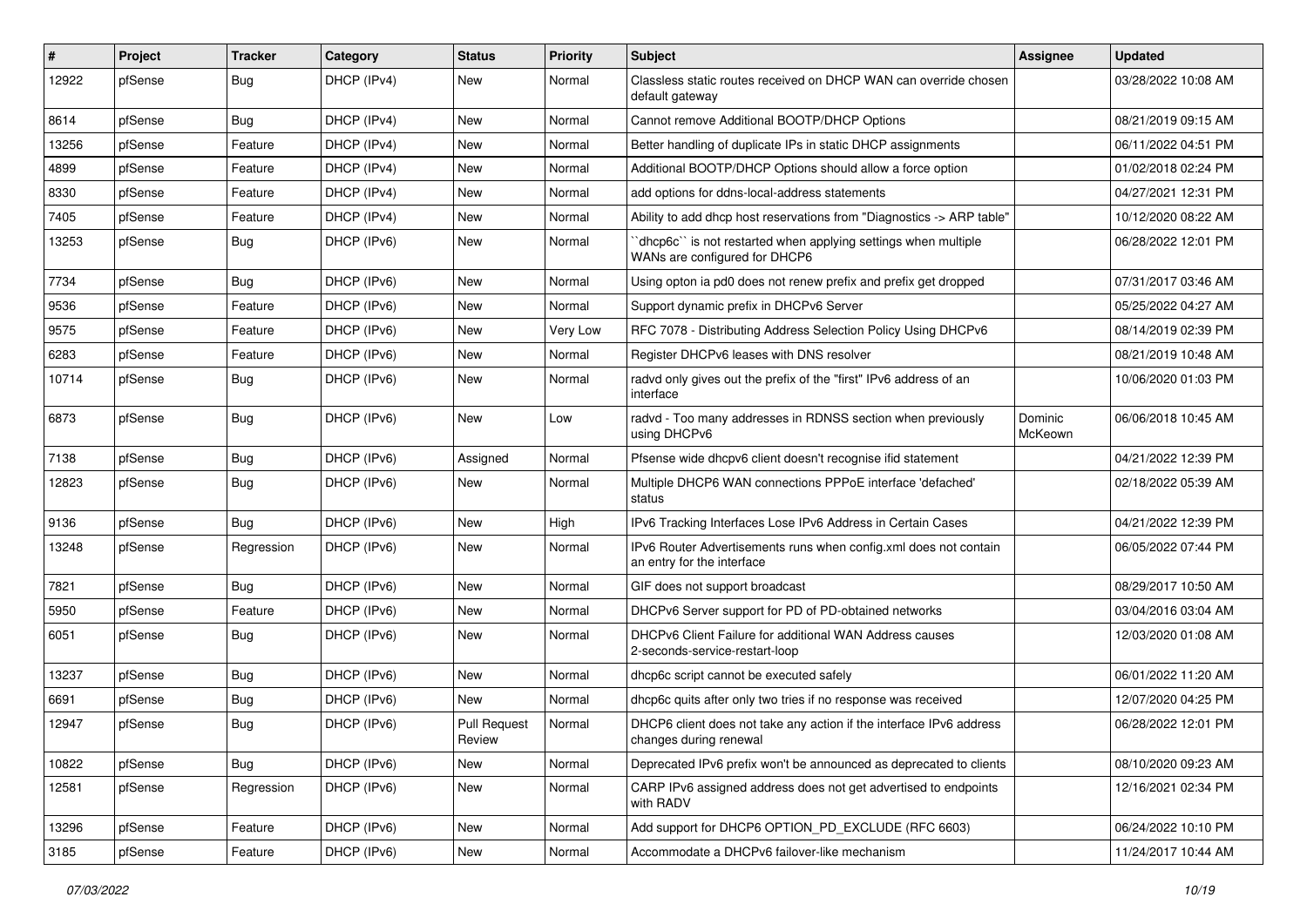| #     | Project      | <b>Tracker</b> | Category             | <b>Status</b>                 | <b>Priority</b> | Subject                                                                      | Assignee   | <b>Updated</b>      |
|-------|--------------|----------------|----------------------|-------------------------------|-----------------|------------------------------------------------------------------------------|------------|---------------------|
| 10904 | pfSense      | Feature        | <b>DHCP Relay</b>    | <b>Pull Request</b><br>Review | Normal          | Support vti interfaces in dhcrelay                                           | Luiz Souza | 10/12/2020 07:35 AM |
| 9680  | pfSense      | Feature        | <b>DHCP Relay</b>    | New                           | Normal          | Seperate DHCP Server and relay per interface                                 |            | 02/27/2020 10:47 AM |
| 12120 | pfSense      | Feature        | <b>DHCP Relay</b>    | New                           | Normal          | Permit several sets of destination DHCP servers in DHCP relay                |            | 07/11/2021 05:41 PM |
| 10715 | pfSense      | Bug            | <b>DHCP Relay</b>    | <b>New</b>                    | Normal          | DHCPv6 relay always uses the "first" IPv6 address of an interface            |            | 06/29/2020 05:01 AM |
| 11149 | pfSense      | <b>Bug</b>     | <b>DHCP Relay</b>    | New                           | Normal          | DHCP relay won't start with DHCP server behind gateway                       |            | 03/22/2021 05:13 AM |
| 12508 | pfSense      | <b>Bug</b>     | <b>DHCP Relay</b>    | New                           | Normal          | DHCP Relay over VPN                                                          |            | 11/06/2021 11:25 AM |
| 4680  | pfSense      | Bug            | <b>DHCP Relay</b>    | New                           | Normal          | DHCP relay does not work with DHCP server on other end of<br>OpenVPN tunnel  |            | 05/05/2015 06:55 PM |
| 1656  | pfSense      | Feature        | <b>Diagnostics</b>   | <b>New</b>                    | Normal          | Teach pfctl to kill states by port number                                    |            | 08/21/2019 09:55 AM |
| 7442  | pfSense      | Feature        | Diagnostics          | New                           | Low             | Suggestions for Diagnostics / ARP Table and Diagnostics / NDP<br>Table       |            | 08/21/2019 09:27 AM |
| 3796  | pfSense      | Bug            | <b>Diagnostics</b>   | Confirmed                     | Normal          | States summary fails and is very slow with large state tables                |            | 12/11/2021 08:03 PM |
| 11856 | pfSense      | Feature        | Diagnostics          | New                           | Normal          | Replace/add Alias or DNS names for known LAN addresses in the<br>State table |            | 04/27/2021 08:01 AM |
| 12343 | pfSense      | Feature        | <b>Diagnostics</b>   | <b>New</b>                    | Low             | Real time traffic monitoring                                                 |            | 09/06/2021 01:26 PM |
| 4914  | pfSense      | Feature        | Diagnostics          | New                           | Low             | Packet Capture Settings                                                      |            | 08/20/2019 08:51 AM |
| 4456  | pfSense      | Feature        | <b>Diagnostics</b>   | New                           | Normal          | Packet capture additional filtering options                                  |            | 08/20/2019 03:30 PM |
| 5556  | pfSense      | Feature        | Diagnostics          | New                           | Normal          | No error when downloading non-existing file on Diagnostics/Execute           |            | 08/20/2019 03:43 PM |
| 7848  | pfSense      | <b>Bug</b>     | <b>Diagnostics</b>   | New                           | Low             | NDP Table Sort by Expiration Error                                           |            | 08/26/2019 02:56 PM |
| 9718  | pfSense      | Feature        | Diagnostics          | New                           | Low             | Make diag_states_summary table sortable                                      |            | 10/06/2020 09:12 AM |
| 7589  | pfSense      | <b>Bug</b>     | Diagnostics          | New                           | Normal          | diag edit.php old print info box                                             |            | 05/20/2017 05:02 PM |
| 7590  | pfSense      | Bug            | Diagnostics          | New                           | Normal          | diag_edit do not save when nothing to sae (in directory browse view)         |            | 05/20/2017 05:04 PM |
| 13322 | pfSense      | Feature        | Diagnostics          | New                           | Low             | Define Packet Capture Protocol                                               |            | 06/30/2022 06:45 AM |
| 12757 | pfSense      | <b>Bug</b>     | Diagnostics          | <b>Pull Request</b><br>Review | Very Low        | Clean up /etc/inc/filter.inc use of pfctl -F                                 |            | 06/28/2022 12:01 PM |
| 6804  | pfSense      | Feature        | <b>Diagnostics</b>   | New                           | Very Low        | Add row counter into Diagnostics -> Edit File                                |            | 08/20/2019 03:44 PM |
| 7459  | pfSense      | Feature        | Diagnostics          | New                           | Low             | "Refresh" button for Diagnostics/Tables display                              |            | 08/21/2019 09:27 AM |
| 12791 | pfSense Docs | New Content    | Diagnostics          | <b>New</b>                    | Normal          | Diagnostic Information for Support (pfSense)                                 |            | 02/13/2022 08:49 PM |
| 12883 | pfSense Docs | Todo           | <b>DNS</b>           | <b>New</b>                    | Normal          | Feedback on Services - DNS Resolver - Host Overrides                         |            | 02/28/2022 07:54 PM |
| 2410  | pfSense      | Feature        | <b>DNS Forwarder</b> | <b>New</b>                    | Normal          | Support name based aliasing via CNAMEs or some other<br>mechanism.           |            | 12/11/2012 09:56 PM |
| 7329  | pfSense      | <b>Bug</b>     | <b>DNS Forwarder</b> | New                           | Low             | DHCP Not Updating DNS                                                        |            | 01/21/2022 09:16 PM |
| 12139 | pfSense      | Feature        | <b>DNS Forwarder</b> | New                           | Normal          | Add support in for specifying a DNSMASQ configuration file                   |            | 07/16/2021 09:45 PM |
| 9436  | pfSense      | Feature        | <b>DNS Resolver</b>  | New                           | Normal          | Unbound: enable dnstap support                                               |            | 03/27/2019 07:54 PM |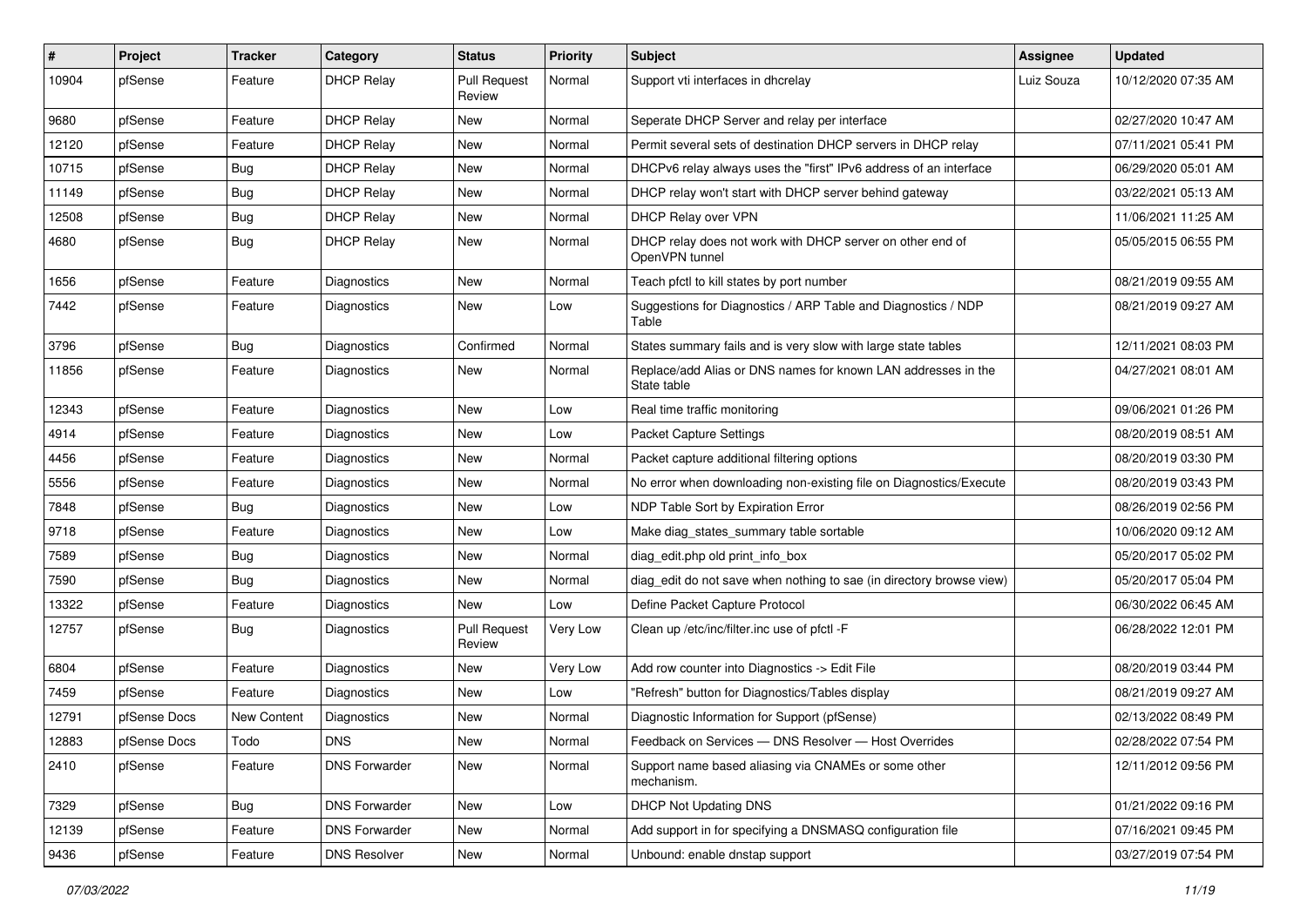| $\vert$ # | Project | <b>Tracker</b> | Category            | <b>Status</b> | <b>Priority</b> | <b>Subject</b>                                                                                                                | <b>Assignee</b> | <b>Updated</b>      |
|-----------|---------|----------------|---------------------|---------------|-----------------|-------------------------------------------------------------------------------------------------------------------------------|-----------------|---------------------|
| 9037      | pfSense | Bug            | <b>DNS Resolver</b> | New           | Normal          | Unbound not logging to syslog after reboot                                                                                    |                 | 10/12/2018 05:09 AM |
| 7096      | pfSense | <b>Bug</b>     | <b>DNS Resolver</b> | Feedback      | Normal          | Unbound fails to start on boot if specific network devices are<br>configured in the "Network Interfaces"                      |                 | 11/22/2021 08:59 AM |
| 10342     | pfSense | Bug            | <b>DNS Resolver</b> | <b>New</b>    | Normal          | Unbound domain overrides stop resolving periodically. They only<br>resume after the service has been restarted.               |                 | 03/13/2020 10:35 AM |
| 10624     | pfSense | Bug            | <b>DNS Resolver</b> | New           | Normal          | Unbound configuration memory leak with python module $+$ register<br><b>DHCP</b> leases active                                |                 | 02/26/2021 10:27 AM |
| 7152      | pfSense | <b>Bug</b>     | <b>DNS Resolver</b> | New           | Normal          | Unbound / DNS Resolver issue if "Register DHCP static mappings in<br>the DNS Resolver" set before wildcard DNS custom options |                 | 12/18/2021 04:59 PM |
| 10143     | pfSense | <b>Bug</b>     | <b>DNS Resolver</b> | New           | Normal          | System hostname DNS entry is assigned to the wrong IP on<br>multi-wan setups                                                  |                 | 12/31/2019 02:33 PM |
| 6430      | pfSense | Bug            | <b>DNS Resolver</b> | Confirmed     | Low             | pfsense should sanity-check hostnames when copying from<br>dhcpd.leases to /etc/hosts                                         |                 | 08/13/2019 01:23 PM |
| 4798      | pfSense | Feature        | <b>DNS Resolver</b> | New           | Normal          | Make host and domain overrides available to both DNS Resolver<br>and DNS Forwarder                                            |                 | 06/29/2015 02:14 AM |
| 5413      | pfSense | <b>Bug</b>     | <b>DNS Resolver</b> | Confirmed     | High            | Incorrect Handling of Unbound Resolver [service restarts, cache<br>loss, DNS service interruption]                            |                 | 06/19/2022 11:11 PM |
| 11921     | pfSense | Feature        | <b>DNS Resolver</b> | New           | Very Low        | Feature Request: Compile unbound with EDNS Client Subnet (ECS)<br>module (--enable-subnet)                                    |                 | 05/14/2021 07:29 AM |
| 6103      | pfSense | Feature        | <b>DNS Resolver</b> | New           | Normal          | DNS Resolver Outgoing Interfaces should be able to use Gateway<br>Groups                                                      |                 | 10/21/2019 08:02 AM |
| 1819      | pfSense | <b>Bug</b>     | <b>DNS Resolver</b> | New           | Normal          | DNS Resolver Not Registering DHCP Server Specified Domain<br>Name                                                             | Luiz Souza      | 04/28/2022 01:53 PM |
| 13254     | pfSense | <b>Bug</b>     | <b>DNS Resolver</b> | New           | Normal          | DNS resolver does not update "unbound.conf" file during link down<br>events                                                   |                 | 06/28/2022 12:01 PM |
| 9654      | pfSense | Bug            | <b>DNS Resolver</b> | New           | Normal          | After reboot, the DNS resolver must be restarted before it will<br>advertise the ipv6 DNS address of the router.              |                 | 11/20/2020 03:12 AM |
| 7852      | pfSense | Feature        | <b>DNS Resolver</b> | New           | Normal          | Add views support to Unbound GUI                                                                                              |                 | 09/11/2017 12:26 PM |
| 12551     | pfSense | Feature        | <b>DNS Resolver</b> | New           | Low             | Add ability to set DNS resolver search domain list                                                                            |                 | 12/01/2021 11:18 AM |
| 7495      | pfSense | Feature        | <b>DNS Resolver</b> | New           | Low             | Ability to set TTL for local for Unbound host overrides and dhcp<br>leases                                                    |                 | 03/06/2018 09:46 AM |
| 8236      | pfSense | Feature        | <b>DNS Resolver</b> | New           | Normal          | Ability to configure "forward-first" and "forward-host" options for more<br>robust domain overrides in DNS Resolver           |                 | 12/26/2017 01:26 AM |
| 12612     | pfSense | Bug            | <b>DNS Resolver</b> | New           | Normal          | DNS Resolver is restarted during every "rc.newwanip" event                                                                    |                 | 06/28/2022 12:01 PM |
| 13167     | pfSense | <b>Bug</b>     | <b>Dynamic DNS</b>  | New           | Normal          | phpDynDNS: DigitalOcean ddns update fails (bad request, invalid<br>character '-' in request_id)                               |                 | 06/16/2022 09:30 PM |
| 9504      | pfSense | <b>Bug</b>     | <b>Dynamic DNS</b>  | New           | Normal          | Multiple Dynamic DNS update notifications for the same interface,<br>not differentiated by the hostname                       |                 | 05/07/2019 07:46 AM |
| 8500      | pfSense | Bug            | Dynamic DNS         | New           | Low             | Incorrect categorization of status/info messages from phpDynDNS                                                               |                 | 08/16/2019 12:50 PM |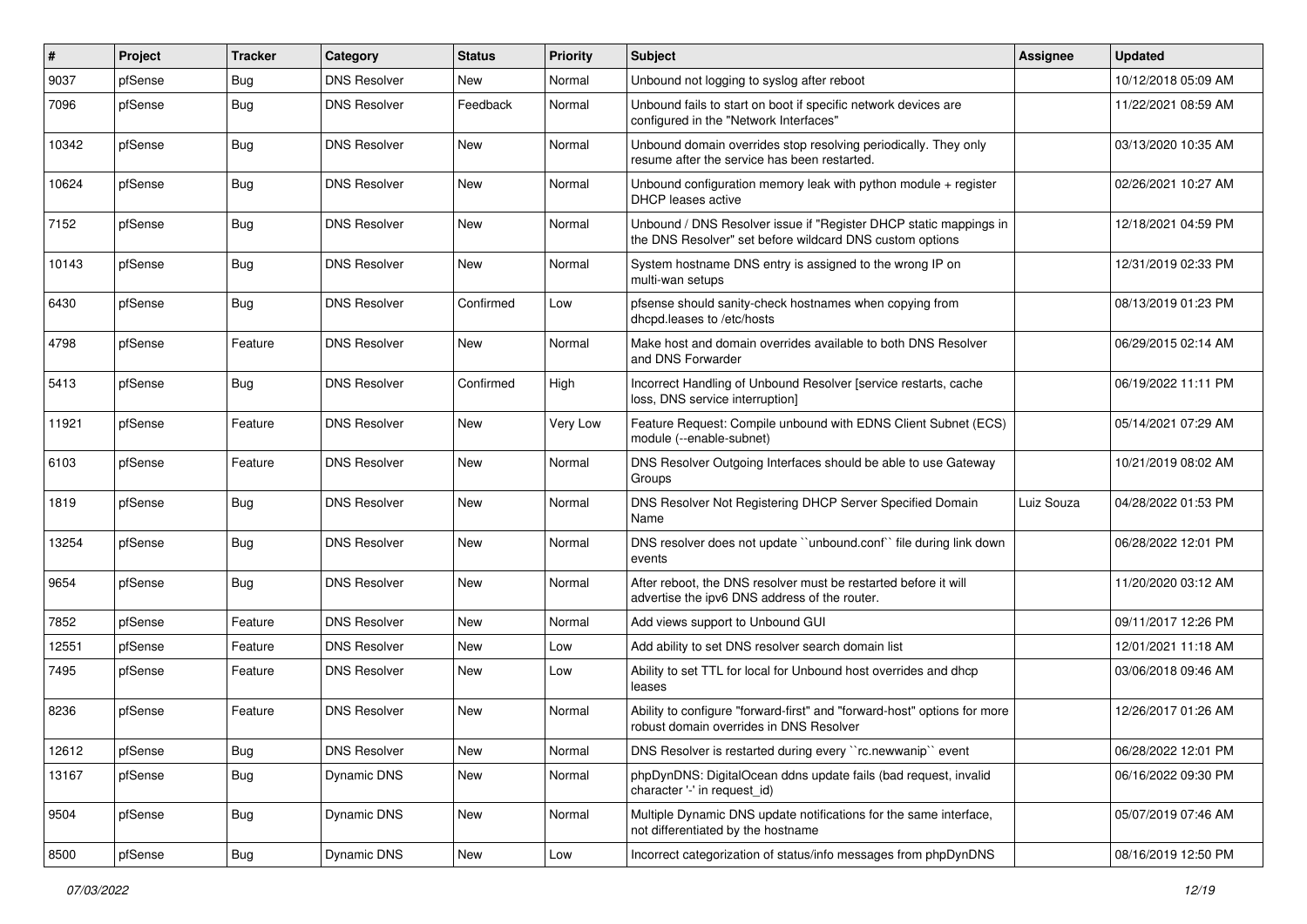| #     | Project                | <b>Tracker</b> | Category              | <b>Status</b>                 | <b>Priority</b> | Subject                                                                                           | <b>Assignee</b>                | <b>Updated</b>      |
|-------|------------------------|----------------|-----------------------|-------------------------------|-----------------|---------------------------------------------------------------------------------------------------|--------------------------------|---------------------|
| 7718  | pfSense                | Feature        | Dynamic DNS           | New                           | Very Low        | Hostname for Custom DynDNS Updater.                                                               |                                | 07/24/2017 10:05 AM |
| 12848 | pfSense                | Feature        | Dynamic DNS           | New                           | Normal          | Evaluation of the DynDNS "Result Match" string                                                    |                                | 02/22/2022 02:01 AM |
| 13298 | pfSense                | Bug            | <b>Dynamic DNS</b>    | <b>Pull Request</b><br>Review | Normal          | Dynv6 does not check response code when updating                                                  | <b>Tiago Beling</b><br>d'Avila | 06/28/2022 12:01 PM |
| 12494 | pfSense                | Feature        | <b>Dynamic DNS</b>    | <b>Pull Request</b><br>Review | Normal          | DynDNS: make simultaneous update of IP and LegacyIP possible                                      | Lukas Wiest                    | 11/01/2021 08:52 AM |
| 12495 | pfSense                | Feature        | <b>Dynamic DNS</b>    | <b>Pull Request</b><br>Review | Normal          | DynDNS: add deSEC IPv4&v6 simultaneos update                                                      | <b>Lukas Wiest</b>             | 11/01/2021 08:53 AM |
| 9805  | pfSense                | Bug            | <b>Dynamic DNS</b>    | New                           | Normal          | dynDNS cloudflare multiple entries                                                                |                                | 10/02/2019 04:51 PM |
| 9664  | pfSense                | Bug            | Dynamic DNS           | New                           | Normal          | DynDNS and Dual-wan problem with CloudFlare (works with No-Ip)                                    |                                | 08/03/2019 10:00 AM |
| 13303 | pfSense                | Bug            | Dynamic DNS           | <b>Pull Request</b><br>Review | Normal          | DynDNS - DNSExit no longer working                                                                | Koen Zomers                    | 06/28/2022 12:01 PM |
| 7292  | pfSense                | Feature        | <b>Dynamic DNS</b>    | New                           | Normal          | DynamicDNS configuration does not sync to HA secondary                                            |                                | 02/21/2017 04:56 PM |
| 7418  | pfSense                | Feature        | Dynamic DNS           | New                           | Normal          | Dynamic dns should be sorted interface name                                                       |                                | 08/21/2019 08:58 AM |
| 11084 | pfSense                | Feature        | Dynamic DNS           | New                           | Normal          | Dynamic DNS include option to specify virtual IP addresses                                        |                                | 11/19/2020 01:26 PM |
| 8432  | pfSense                | Bug            | Dynamic DNS           | <b>New</b>                    | Normal          | Dynamic DNS Client gives an error that it can't find IPv6 address<br>when WAN interface is a LAGG |                                | 09/17/2020 05:23 AM |
| 11147 | pfSense                | Bug            | Dynamic DNS           | New                           | Normal          | Domeneshop DynDNS IPv4 and IPv6                                                                   |                                | 12/09/2020 11:47 PM |
| 12602 | pfSense                | Feature        | <b>Dynamic DNS</b>    | New                           | Normal          | DHCPv6 should allow DDNS Client updates for hosts                                                 |                                | 12/15/2021 11:00 AM |
| 11177 | pfSense                | Bug            | Dynamic DNS           | <b>New</b>                    | Normal          | DDNSv6 not using Check IP Services                                                                |                                | 12/21/2020 05:02 AM |
| 8406  | pfSense                | Bug            | Dynamic DNS           | <b>New</b>                    | Normal          | DDNS IPV6 Cloudflare Client does not detect PPOE address                                          |                                | 03/31/2018 11:56 AM |
| 12877 | pfSense                | <b>Bug</b>     | Dynamic DNS           | Feedback                      | Normal          | Cloudflare DynDNS fails to update more than two addresses                                         |                                | 05/29/2022 06:56 PM |
| 10000 | pfSense                | Bug            | Dynamic DNS           | New                           | Normal          | Azure Dynamic DNS A and AAAA Records for Apex Zone                                                |                                | 03/31/2020 09:03 AM |
| 9063  | pfSense                | Feature        | Dynamic DNS           | <b>New</b>                    | Normal          | Allow dynamic DNS client entry to specify which Check IP service to<br>use                        |                                | 10/24/2018 11:53 AM |
| 10962 | pfSense                | Feature        | Dynamic DNS           | <b>New</b>                    | Normal          | Add Cpanel support for Dynamic DNS Clients                                                        |                                | 12/28/2020 01:56 PM |
| 12063 | pfSense Docs           | Todo           | Dynamic DNS           | New                           | Normal          | Feedback on Services - Dynamic DNS - Configuring RFC 2136<br>Dynamic DNS updates                  |                                | 06/18/2021 06:24 PM |
| 11235 | pfSense Packages       | Bug            | Filer                 | <b>New</b>                    | Normal          | Filer run script when "state" unchanged                                                           |                                | 01/08/2021 07:24 AM |
| 11180 | pfSense Packages   Bug |                | Filer                 | Feedback                      | Normal          | Filer run action for files on sync that wan't been modified                                       | <b>Viktor Gurov</b>            | 01/08/2021 07:27 AM |
| 10426 | pfSense Packages   Bug |                | Filer                 | Feedback                      | Normal          | Filer must validate that File name is uniq                                                        |                                | 04/20/2022 11:02 AM |
| 11178 | pfSense Packages       | Feature        | Filer                 | New                           | Normal          | Filer do not ask what to do with previous filename                                                |                                | 12/31/2020 02:45 AM |
| 13067 | pfSense                | <b>Bug</b>     | <b>FilterDNS</b>      | New                           | Normal          | filterdns resolve interval is twice the intended value                                            |                                | 04/17/2022 07:45 PM |
| 12535 | pfSense Docs           | Correction     | <b>Firewall Rules</b> | New                           | Normal          | Negate Rules function does not match the description                                              |                                | 07/01/2022 07:20 AM |
| 9685  | pfSense Docs           | Correction     | <b>Firewall Rules</b> | New                           | Normal          | Feedback on Firewall - Floating Rules                                                             | Jim Pingle                     | 09/23/2020 02:57 PM |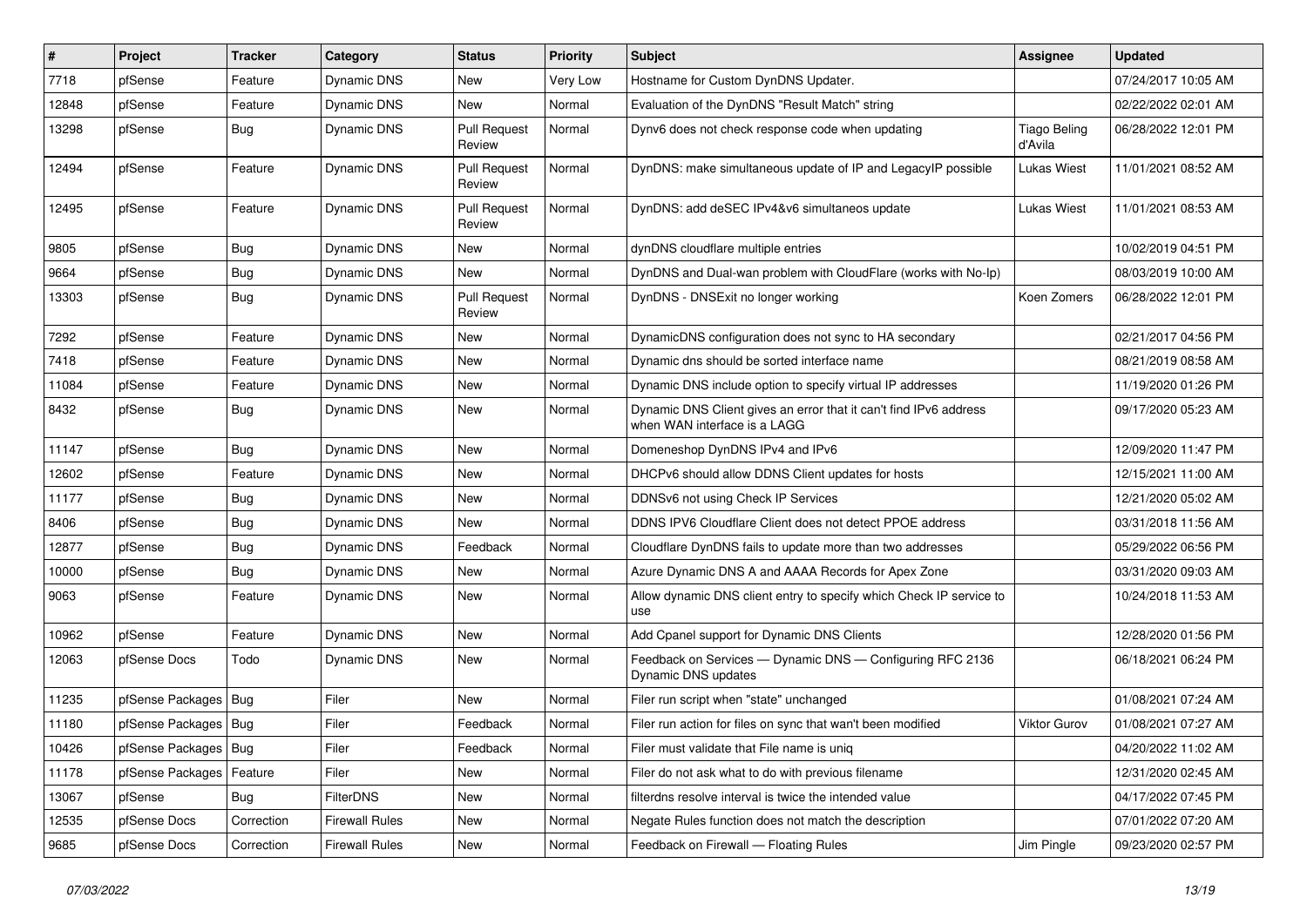| $\vert$ # | Project                       | <b>Tracker</b> | Category              | <b>Status</b>                 | <b>Priority</b> | Subject                                                                                                                                                                 | <b>Assignee</b>     | <b>Updated</b>      |
|-----------|-------------------------------|----------------|-----------------------|-------------------------------|-----------------|-------------------------------------------------------------------------------------------------------------------------------------------------------------------------|---------------------|---------------------|
| 12770     | pfSense Docs                  | Todo           | Firewall Rules        | <b>Pull Request</b><br>Review | Normal          | Feedback on Firewall — Configuring firewall rules                                                                                                                       |                     | 06/27/2022 07:42 AM |
| 12268     | pfSense Docs                  | Todo           | Firewall Rules        | New                           | Normal          | Feedback on Firewall - Aliases                                                                                                                                          |                     | 08/17/2021 12:55 AM |
| 13020     | pfSense Docs                  | Todo           | <b>Firewall Rules</b> | New                           | Normal          | easyrule command documentation should document permissible<br>wildcards                                                                                                 | Jim Pingle          | 04/04/2022 08:01 AM |
| 11184     | pfSense                       | Bug            | FreeBSD               | New                           | Normal          | PF: State policy cannot be configurable                                                                                                                                 |                     | 02/09/2021 02:43 AM |
| 12740     | pfSense                       | Bug            | FreeBSD               | Incomplete                    | Normal          | panic: esp input cb: Unexpected address family                                                                                                                          |                     | 01/27/2022 01:19 PM |
| 11352     | pfSense                       | Bug            | FreeBSD               | New                           | Low             | CTF types > 2^15 in the pfSense kernel config results in DTrace<br>failing                                                                                              | Scott Long          | 03/17/2021 02:52 AM |
| 11746     | pfSense Packages   Bug        |                | FreeRADIUS            | Feedback                      | Normal          | Second LDAP server configuration misses the ipaNThash control<br>attribute                                                                                              | <b>Viktor Gurov</b> | 07/14/2021 01:44 PM |
| 8264      | pfSense Packages   Bug        |                | FreeRADIUS            | <b>New</b>                    | Normal          | Radiusd restart on WAN change results in freeradius not running<br>(and possible solution)                                                                              |                     | 04/21/2022 12:39 PM |
| 13284     | pfSense Packages              | Feature        | FreeRADIUS            | <b>New</b>                    | Normal          | Option to define "Issuer" in OPT configuration.                                                                                                                         | Jakob<br>Nordgarden | 06/19/2022 12:10 PM |
| 11138     | pfSense Packages              | Feature        | FreeRADIUS            | <b>New</b>                    | Normal          | new WebGUI checkboxes needed                                                                                                                                            |                     | 12/07/2020 08:28 AM |
| 10297     | pfSense Packages              | Feature        | FreeRADIUS            | Assigned                      | Normal          | IPv6 user attributes                                                                                                                                                    |                     | 04/21/2022 12:39 PM |
| 12126     | pfSense Packages   Bug        |                | FreeRADIUS            | New                           | Normal          | freeradius3 0.15.7_31                                                                                                                                                   |                     | 10/11/2021 08:21 AM |
| 12742     | pfSense Packages   Bug        |                | FreeRADIUS            | Feedback                      | Normal          | freeRADIUS virtual-server-default: modules dailycounter,<br>monthlycounter, noresetcounter, expire on login in authorize<br>section prevent virtual server from loading |                     | 03/01/2022 12:45 PM |
| 11802     | pfSense Packages   Bug        |                | FreeRADIUS            | <b>New</b>                    | Normal          | FreeRADIUS sync                                                                                                                                                         |                     | 05/10/2021 04:18 AM |
| 10908     | pfSense Packages              | Feature        | FreeRADIUS            | Feedback                      | Normal          | FreeRADIUS server certificate not using full CA chain                                                                                                                   | <b>Viktor Gurov</b> | 04/22/2022 02:19 AM |
| 8516      | pfSense Packages   Bug        |                | FreeRADIUS            | New                           | Normal          | FreeRADIUS requires settings re-saved after pfSense upgrade                                                                                                             | Jim Pingle          | 12/31/2021 05:58 PM |
| 12982     | pfSense Packages   Bug        |                | FreeRADIUS            | New                           | Normal          | FreeRadius RadReply table entries missing from pf                                                                                                                       |                     | 06/19/2022 05:38 PM |
| 11331     | pfSense Packages   Bug        |                | FreeRADIUS            | Feedback                      | Normal          | FreeRADIUS latest package upgrade broke Plain Mac<br>Authentication                                                                                                     | <b>Viktor Gurov</b> | 01/30/2021 10:08 AM |
| 4506      | pfSense Packages              | Feature        | FreeRADIUS            | <b>New</b>                    | Normal          | FreeRADIUS groups/hunt groups                                                                                                                                           |                     | 03/10/2015 08:51 PM |
| 11534     | pfSense Packages   Regression |                | FreeRADIUS            | New                           | High            | FreeRADIUS EAP anonymous connection forbidden out-of-tunnel                                                                                                             |                     | 07/14/2021 02:32 AM |
| 8031      | pfSense Packages              | Feature        | FreeRADIUS            | New                           | Normal          | FreeRADIUS copy entry function                                                                                                                                          |                     | 08/16/2019 01:01 PM |
| 10695     | pfSense Packages   Bug        |                | FreeRADIUS            | New                           | Normal          | FreeRadius Accounting skipping MBs after reboot due to power<br>down                                                                                                    |                     | 06/24/2020 04:49 AM |
| 8513      | pfSense Packages   Bug        |                | FreeRADIUS            | New                           | High            | Freeradius 3.x Idap problem                                                                                                                                             |                     | 02/18/2019 05:22 PM |
| 8589      | pfSense Packages   Bug        |                | FreeRADIUS            | New                           | Normal          | FreeRadius 0.15.5 2 ignoring tunnelled-reply=no                                                                                                                         |                     | 02/18/2019 03:40 PM |
| 11026     | pfSense Packages              | Feature        | FreeRADIUS            | New                           | Low             | Feedback on Packages - FreeRADIUS package                                                                                                                               |                     | 11/02/2020 07:21 AM |
| 10871     | pfSense Packages              | Feature        | FreeRADIUS            | Feedback                      | Normal          | Extra time period counters for SQL backend                                                                                                                              | Viktor Gurov        | 04/22/2022 02:19 AM |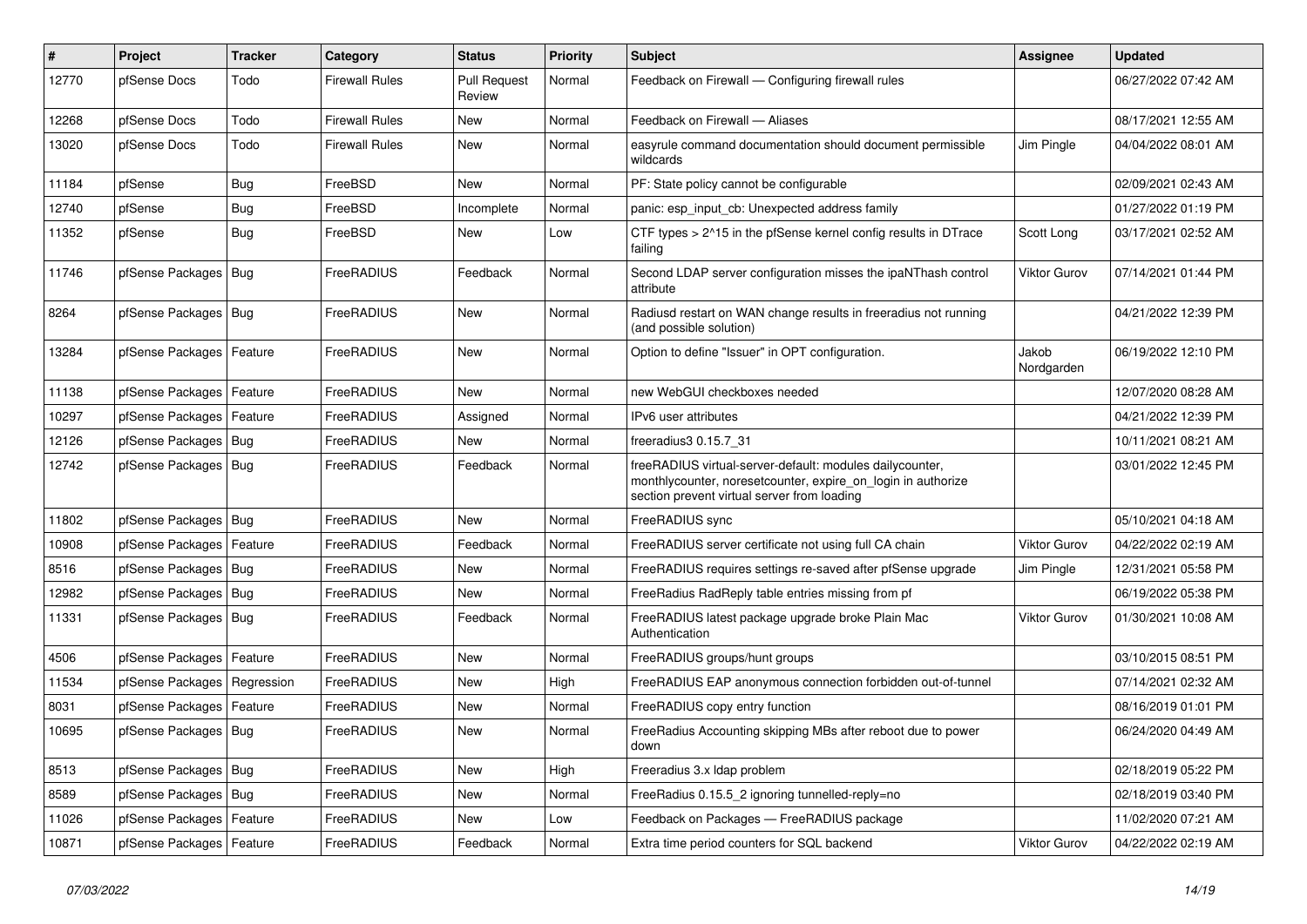| $\vert$ # | Project                       | <b>Tracker</b> | Category   | <b>Status</b> | <b>Priority</b> | Subject                                                                   | Assignee              | <b>Updated</b>      |
|-----------|-------------------------------|----------------|------------|---------------|-----------------|---------------------------------------------------------------------------|-----------------------|---------------------|
| 9704      | pfSense Packages              | Feature        | FreeRADIUS | New           | Normal          | Enable filter_username                                                    |                       | 08/27/2019 12:07 PM |
| 11980     | pfSense Packages   Bug        |                | FreeRADIUS | Feedback      | Normal          | EAP does not work with SQL backend                                        |                       | 07/21/2021 07:24 AM |
| 8836      | pfSense Packages   Feature    |                | FreeRADIUS | New           | Normal          | Define Idap group vlan assignment in users file                           |                       | 08/26/2018 07:53 AM |
| 11054     | pfSense Packages   Bug        |                | FreeRADIUS | Assigned      | Normal          | Check Client Certificate CN not working as described                      | <b>Viktor Gurov</b>   | 12/14/2021 07:22 AM |
| 8251      | pfSense Packages   Bug        |                | FreeRADIUS | Feedback      | Normal          | Captiveportal + FreeRadius "Last activity" resets to Session start        |                       | 08/13/2019 11:10 AM |
| 11388     | pfSense Packages   Bug        |                | FreeRADIUS | Feedback      | Normal          | Captive Portal authentication error with MySQL backend                    | <b>Viktor Gurov</b>   | 02/10/2021 08:54 AM |
| 7608      | pfSense Packages   Feature    |                | FreeRADIUS | New           | Very Low        | Captive Portal amount of traffic Account + Free Radius+Mysql              |                       | 05/28/2017 09:08 AM |
| 7403      | pfSense Packages   Bug        |                | FreeRADIUS | New           | Normal          | Captive Portal + freeradius2 + MySQL problems with German<br>Umlaut       |                       | 03/17/2017 09:12 AM |
| 10377     | pfSense Packages   Feature    |                | FreeRADIUS | <b>New</b>    | Very Low        | Allow usage of TOTP (Google-Authenticator) without PIN                    |                       | 03/30/2020 11:43 AM |
| 8769      | pfSense Packages   Feature    |                | FreeRADIUS | New           | Normal          | Allow FreeRADIUS users to change their own Passwords and Pins             |                       | 10/11/2018 11:34 AM |
| 8161      | pfSense Packages   Feature    |                | FreeRADIUS | New           | Very Low        | Add virtual server support to FreeRadius                                  |                       | 12/05/2017 01:57 PM |
| 12286     | pfSense Packages   Bug        |                | FreeRADIUS | <b>New</b>    | Normal          | Add support for ntlm_auth in LDAP                                         |                       | 08/20/2021 08:27 AM |
| 8224      | pfSense Packages   Feature    |                | FreeRADIUS | New           | Normal          | Add "OU" field to FreeRADIUS page                                         |                       | 02/21/2018 12:53 AM |
| 11301     | pfSense Packages   Feature    |                | <b>FRR</b> | Feedback      | Normal          | Switch FRR to use default rc file as a service control base               | Jim Pingle            | 01/28/2021 09:35 AM |
| 10358     | pfSense Packages   Feature    |                | <b>FRR</b> | New           | Very Low        | <b>Stage FRR Configuration Changes</b>                                    |                       | 03/19/2020 06:48 AM |
| 11823     | pfSense Packages   Feature    |                | <b>FRR</b> | New           | Normal          | Route handling enhancements                                               |                       | 04/19/2021 06:23 PM |
| 12653     | pfSense Packages   Regression |                | <b>FRR</b> | Feedback      | Normal          | RIP related startup error                                                 | Viktor Gurov          | 12/30/2021 08:37 AM |
| 6651      | pfSense Packages   Feature    |                | <b>FRR</b> | Feedback      | Normal          | Loopback interfaces                                                       | Christian<br>McDonald | 12/25/2021 02:42 PM |
| 12084     | pfSense Packages   Bug        |                | <b>FRR</b> | <b>New</b>    | Normal          | libfrr.so.0 error on SG-1100                                              |                       | 06/26/2021 08:22 AM |
| 11693     | pfSense Packages   Bug        |                | <b>FRR</b> | Feedback      | Normal          | IPv6 static routing fails                                                 | Viktor Gurov          | 04/26/2022 08:50 AM |
| 11837     | pfSense Packages   Feature    |                | <b>FRR</b> | New           | Low             | Increase field length of FRR Networks in Access Lists and Prefix<br>Lists |                       | 04/22/2021 07:10 AM |
| 11404     | pfSense Packages   Bug        |                | <b>FRR</b> | Feedback      | Normal          | Incorrect prefix/access lists migration on update                         | Viktor Gurov          | 02/18/2021 09:49 AM |
| 12751     | pfSense Packages   Bug        |                | <b>FRR</b> | <b>New</b>    | Normal          | Improve FRR route restoration after gateway events                        |                       | 02/06/2022 11:07 PM |
| 11345     | pfSense Packages   Bug        |                | <b>FRR</b> | Feedback      | Normal          | FRR-OSPF - No "prefix-list" possible                                      | Jim Pingle            | 02/04/2021 11:03 PM |
| 9141      | pfSense Packages   Feature    |                | <b>FRR</b> | New           | Very Low        | FRR xmlrpc                                                                | Jim Pingle            | 11/26/2018 07:49 AM |
| 10294     | pfSense Packages   Bug        |                | <b>FRR</b> | New           | Normal          | FRR Route Counts Incorrect on Status Page                                 | Jim Pingle            | 02/26/2020 11:08 AM |
| 11130     | pfSense Packages   Feature    |                | <b>FRR</b> | Feedback      | Normal          | FRR RIP support                                                           | Jim Pingle            | 12/31/2021 04:19 PM |
| 11158     | pfSense Packages   Bug        |                | <b>FRR</b> | New           | High            | <b>FRR Prefix Lists</b>                                                   |                       | 12/30/2020 04:55 PM |
| 11835     | pfSense Packages   Bug        |                | FRR        | New           | Normal          | FRR OSPF redistributed connected routes disappearing                      |                       | 04/22/2021 07:11 AM |
| 11961     | pfSense Packages   Bug        |                | <b>FRR</b> | Feedback      | Normal          | FRR OSPF add unwanted area 0 authentication to router ospf                | Viktor Gurov          | 09/16/2021 10:25 PM |
| 10789     | pfSense Packages   Feature    |                | <b>FRR</b> | Feedback      | Normal          | FRR integrated configuration and hitless reloads                          | Jim Pingle            | 01/20/2021 11:16 PM |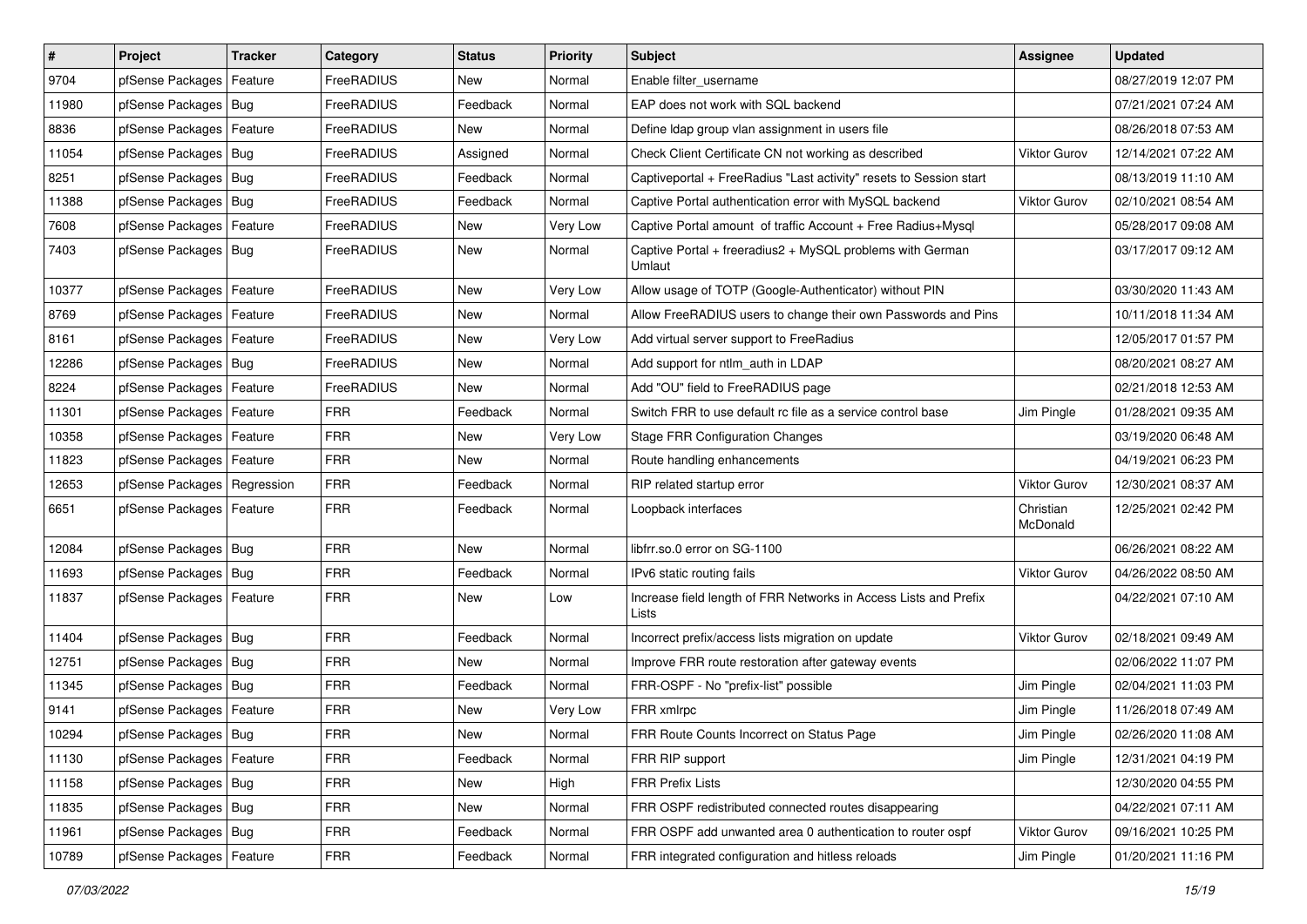| #     | Project                    | <b>Tracker</b> | Category           | <b>Status</b>                 | <b>Priority</b> | Subject                                                                                                                                                     | <b>Assignee</b>     | <b>Updated</b>      |
|-------|----------------------------|----------------|--------------------|-------------------------------|-----------------|-------------------------------------------------------------------------------------------------------------------------------------------------------------|---------------------|---------------------|
| 12889 | pfSense Packages           | Feature        | <b>FRR</b>         | New                           | Normal          | FRR GUI add set ipv6 next-hop global                                                                                                                        |                     | 03/02/2022 06:10 AM |
| 11681 | pfSense Packages   Bug     |                | <b>FRR</b>         | Feedback                      | Normal          | FRR generates invalid BFD configuration after removing interfaces                                                                                           | Viktor Gurov        | 07/14/2021 04:40 PM |
| 11477 | pfSense Packages   Bug     |                | <b>FRR</b>         | Feedback                      | Normal          | FRR does not recognize some BFD options                                                                                                                     | Viktor Gurov        | 02/26/2021 10:52 PM |
| 11936 | pfSense Packages   Bug     |                | <b>FRR</b>         | Incomplete                    | High            | FRR does not connect BGP when using password                                                                                                                |                     | 05/19/2021 08:12 AM |
| 11377 | pfSense Packages   Bug     |                | <b>FRR</b>         | <b>Pull Request</b><br>Review | Normal          | FRR deinstall                                                                                                                                               |                     | 03/10/2021 08:21 AM |
| 11650 | pfSense Packages   Bug     |                | <b>FRR</b>         | New                           | Very Low        | FRR configuration broken on restore of manually edited FRR config<br>sections                                                                               |                     | 03/10/2021 08:50 AM |
| 12951 | pfSense Packages   Bug     |                | <b>FRR</b>         | Feedback                      | Normal          | FRR cannot remove IPv6 routes                                                                                                                               |                     | 03/22/2022 09:24 PM |
| 12965 | pfSense Packages   Bug     |                | <b>FRR</b>         | <b>Pull Request</b><br>Review | Normal          | FRR BFD peer configuration is handled incorrectly in some cases                                                                                             | <b>Viktor Gurov</b> | 03/22/2022 08:04 AM |
| 11841 | pfSense Packages   Bug     |                | <b>FRR</b>         | New                           | Normal          | FRR access lists default bahavior changed to permit by default                                                                                              |                     | 04/22/2021 09:52 AM |
| 10516 | pfSense Packages   Bug     |                | <b>FRR</b>         | New                           | Normal          | FRR Access list                                                                                                                                             |                     | 12/06/2020 11:02 PM |
| 11836 | pfSense Packages   Bug     |                | <b>FRR</b>         | Assigned                      | Normal          | FRR ACCEPTFILTER unstable                                                                                                                                   | <b>Viktor Gurov</b> | 02/14/2022 07:20 AM |
| 11206 | pfSense Packages   Feature |                | <b>FRR</b>         | <b>Pull Request</b><br>Review | Normal          | <b>FRR 7.5</b>                                                                                                                                              | Jim Pingle          | 01/08/2021 12:47 PM |
| 10935 | pfSense Packages   Bug     |                | <b>FRR</b>         | New                           | Normal          | FRR 0.6.7-6 - BGPD service recycled IPv6 without Route Map                                                                                                  |                     | 12/30/2020 05:00 PM |
| 10503 | pfSense Packages   Bug     |                | <b>FRR</b>         | New                           | Normal          | Flapping any GW in multi-WAN influences restating all IPsec tunnels<br>in FRR which leads to dropping all IPsec VTI static routes and<br>related BGP issues |                     | 05/08/2020 07:51 PM |
| 11847 | pfSense Packages   Bug     |                | <b>FRR</b>         | Feedback                      | Normal          | Filters not applied to PEER Groups                                                                                                                          | Viktor Gurov        | 07/30/2021 07:45 PM |
| 9545  | pfSense Packages   Feature |                | <b>FRR</b>         | New                           | Normal          | Enable MULTIPATH in FRR                                                                                                                                     | Jim Pingle          | 09/18/2020 12:52 PM |
| 11963 | pfSense Packages   Feature |                | <b>FRR</b>         | New                           | Normal          | Dynamically change OSPF interface costs on selected interfaces on<br>CARP event                                                                             |                     | 05/26/2021 04:13 AM |
| 12167 | pfSense Packages   Bug     |                | <b>FRR</b>         | Feedback                      | Normal          | BGP TCP setkey not set if neighbor is in peer group                                                                                                         | Viktor Gurov        | 09/16/2021 09:38 AM |
| 10653 | pfSense Packages   Feature |                | <b>FRR</b>         | New                           | Normal          | Allow to download frr_status                                                                                                                                | Jim Pingle          | 06/11/2020 01:21 AM |
| 11703 | pfSense Packages           | Feature        | <b>FRR</b>         | <b>New</b>                    | Normal          | add Krill and Routinator support BGP RPKI                                                                                                                   |                     | 03/18/2021 07:47 PM |
| 12811 | pfSense                    | <b>Bug</b>     | Gateway Monitoring | New                           | Normal          | Services are not restarted when PPP interfaces connect                                                                                                      | Jim Pingle          | 06/30/2022 03:18 AM |
| 13076 | pfSense                    | <b>Bug</b>     | Gateway Monitoring | New                           | Normal          | Marking a gateway as down does not affect IPsec entries using<br>gateway groups                                                                             |                     | 06/28/2022 12:01 PM |
| 3859  | pfSense                    | Feature        | Gateway Monitoring | New                           | Low             | Make it possible to set the source IP address for gateway monitoring                                                                                        |                     | 11/06/2016 10:12 PM |
| 13295 | pfSense                    | <b>Bug</b>     | Gateway Monitoring | <b>Pull Request</b><br>Review | Normal          | Incorrect function parameters for "get_dpinger_status()" call in<br>`gwlb.inc``                                                                             |                     | 06/28/2022 12:01 PM |
| 7671  | pfSense                    | Feature        | Gateway Monitoring | New                           | Normal          | Gateway Monitoring Via Custom Script or Telnet.                                                                                                             |                     | 09/18/2020 02:59 PM |
| 11960 | pfSense                    | <b>Bug</b>     | Gateway Monitoring | Feedback                      | Normal          | Gateway Monitoring Traffic Goes Out Default Gateway                                                                                                         |                     | 12/20/2021 05:43 AM |
| 3132  | pfSense                    | Bug            | Gateway Monitoring | In Progress                   | Normal          | Gateway events for IPv6 affect IPv4 services and vice versa                                                                                                 | Viktor Gurov        | 06/28/2022 12:01 PM |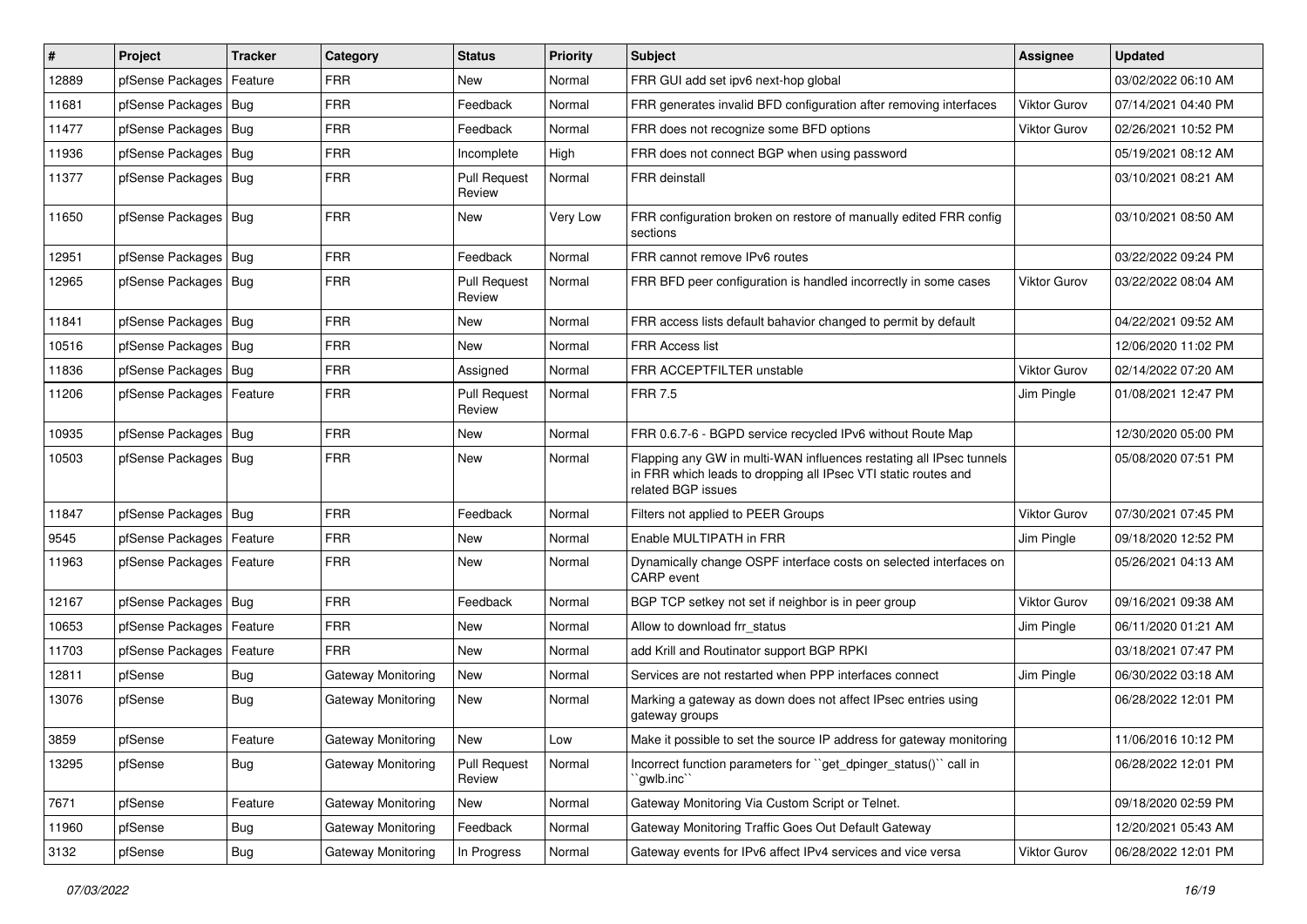| #     | Project      | <b>Tracker</b> | Category                  | <b>Status</b>                 | <b>Priority</b> | Subject                                                                                                                                        | Assignee            | <b>Updated</b>      |
|-------|--------------|----------------|---------------------------|-------------------------------|-----------------|------------------------------------------------------------------------------------------------------------------------------------------------|---------------------|---------------------|
| 12920 | pfSense      | Bug            | Gateway Monitoring        | <b>Pull Request</b><br>Review | Normal          | Gateway behavior differs when the gateway does not exist in<br>config.xml                                                                      | <b>Viktor Gurov</b> | 06/28/2022 12:01 PM |
| 13242 | pfSense      | Feature        | Gateway Monitoring        | New                           | Normal          | Enhancements to static route creation/deletion for dpinger monitor<br><b>IPs</b>                                                               |                     | 06/03/2022 11:20 AM |
| 8192  | pfSense      | Bug            | <b>Gateway Monitoring</b> | <b>New</b>                    | Low             | dpinger - Change in ISP link-local IPv6 address drops connectivity                                                                             | Luiz Souza          | 11/05/2020 07:31 AM |
| 6333  | pfSense      | <b>Bug</b>     | Gateway Monitoring        | Confirmed                     | Normal          | Bootup starts/restarts dpinger multiple times                                                                                                  | Luiz Souza          | 11/16/2020 01:11 PM |
| 12764 | pfSense      | <b>Bug</b>     | Gateways                  | New                           | Normal          | VTI gateway status is pending after assigning the VTI interface                                                                                |                     | 02/07/2022 05:41 AM |
| 10875 | pfSense      | <b>Bug</b>     | Gateways                  | New                           | Normal          | PPP periodic reset does not fully restore gateway group round-robin<br>functionality                                                           | Luiz Souza          | 11/05/2020 07:44 AM |
| 11213 | pfSense      | Feature        | Gateways                  | <b>New</b>                    | Low             | Option to mark gateway as down directly from Table                                                                                             |                     | 01/03/2021 07:09 AM |
| 8846  | pfSense      | Bug            | Gateways                  | New                           | Low             | Misleading gateway error message adding/editing static routes using<br>a disabled interface                                                    |                     | 08/21/2019 11:29 AM |
| 9650  | pfSense      | <b>Bug</b>     | Gateways                  | <b>New</b>                    | Normal          | IPv6 connection drops (ir-)regular on Kabelvodafone (German cable<br>ISP)                                                                      |                     | 07/27/2019 07:14 AM |
| 8343  | pfSense      | Bug            | Gateways                  | New                           | Normal          | Gateway Routes (Default Routes) not removed in Kernel when<br>removed from GUI                                                                 |                     | 05/14/2020 01:22 AM |
| 11570 | pfSense      | Regression     | Gateways                  | <b>Pull Request</b><br>Review | Normal          | Gateway monitoring services is not always restarted on interface<br>events, which may prevent a WAN from recovering back to an online<br>state | Viktor Gurov        | 06/28/2022 12:01 PM |
| 8743  | pfSense      | Todo           | Gateways                  | New                           | Low             | Gateway Groups page should list gateways in tier order                                                                                         |                     | 08/14/2019 12:16 PM |
| 12857 | pfSense      | <b>Bug</b>     | Gateways                  | <b>New</b>                    | Normal          | Firewall gateway goes away when making changes to Bridge0<br>device                                                                            |                     | 02/27/2022 11:20 AM |
| 12942 | pfSense      | Bug            | Gateways                  | <b>New</b>                    | Normal          | Code to kill states for old gateway when reconnecting an interface is<br>incorrect                                                             | Jim Pingle          | 06/28/2022 12:01 PM |
| 13294 | pfSense      | Feature        | Gateways                  | New                           | Low             | Change gateway name                                                                                                                            |                     | 06/22/2022 06:07 PM |
| 12632 | pfSense      | <b>Bug</b>     | Gateways                  | New                           | High            | Assigning a /30 WAN IP address at the console does not save the<br>gateway correctly                                                           |                     | 06/28/2022 12:01 PM |
| 12077 | pfSense      | Feature        | Gateways                  | New                           | Normal          | Allow stick-connections per gateway group                                                                                                      |                     | 06/24/2021 08:45 AM |
| 13328 | pfSense Plus | <b>Bug</b>     | Gateways                  | New                           | Normal          | Wireguard Site-to-Site broken after upgrade to 22.05                                                                                           |                     | 07/03/2022 02:58 AM |
| 13320 | pfSense Plus | <b>Bug</b>     | Gateways                  | New                           | Normal          | IP aliases with a CARP VIP parent are not available as VIP choices<br>for gateway groups                                                       |                     | 06/29/2022 02:03 PM |
| 10821 | pfSense Docs | Correction     | General                   | <b>New</b>                    | Normal          | Use neutral language alternatives                                                                                                              | Jim Pingle          | 09/23/2020 10:43 AM |
| 9370  | pfSense Docs | Correction     | General                   | In Progress                   | Normal          | Update old screenshots                                                                                                                         | Jim Pingle          | 12/03/2021 09:55 AM |
| 12804 | pfSense Docs | New Content    | General                   | New                           | Very Low        | Create Slack documentation                                                                                                                     |                     | 02/15/2022 04:59 PM |
| 12214 | pfSense Docs | Todo           | General                   | New                           | Low             | Connect to WebGui.                                                                                                                             |                     | 08/05/2021 04:39 AM |
| 12805 | pfSense Docs | New Content    | General                   | New                           | Very Low        | Add documentation about what triggers a notfication                                                                                            |                     | 02/15/2022 05:10 PM |
| 12570 | pfSense Docs | Correction     | General                   | New                           | Normal          | Active appliance list missing 6100                                                                                                             |                     | 12/06/2021 11:41 AM |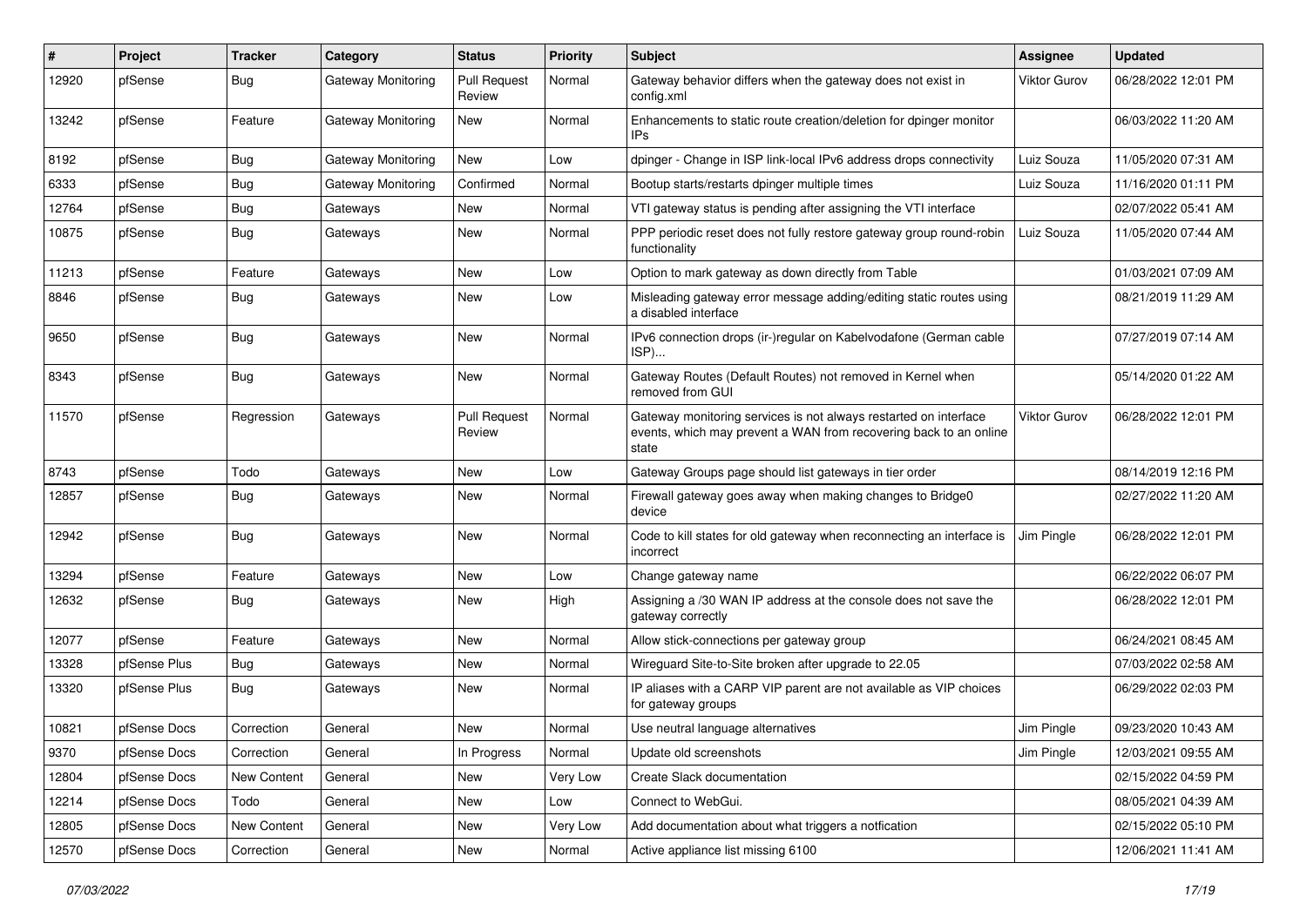| $\vert$ # | Project                    | <b>Tracker</b> | Category | <b>Status</b> | <b>Priority</b> | <b>Subject</b>                                                                             | Assignee            | <b>Updated</b>      |
|-----------|----------------------------|----------------|----------|---------------|-----------------|--------------------------------------------------------------------------------------------|---------------------|---------------------|
| 12354     | pfSense Packages           | Todo           | haproxy  | Feedback      | High            | Update haproxy-devel to mitigate CVE-2021-40346                                            | <b>Viktor Gurov</b> | 05/12/2022 08:50 AM |
| 10739     | pfSense Packages           | Feature        | haproxy  | Feedback      | Normal          | Update HAproxy-devel package to 2.2 and HAproxy to 2.0                                     | <b>Viktor Gurov</b> | 10/03/2021 03:53 PM |
| 9599      | pfSense Packages   Feature |                | haproxy  | New           | Normal          | Support for "peers" in HAproxy                                                             |                     | 06/25/2019 01:47 AM |
| 9335      | pfSense Packages Bug       |                | haproxy  | Feedback      | Normal          | Stored XSS in HAProxy / haproxy_listeners_edit.php                                         | Jim Pingle          | 02/18/2019 09:35 AM |
| 9648      | pfSense Packages   Feature |                | haproxy  | New           | Very Low        | Multiple node Sync HAProxy configuration to backup CARP<br>members via XMLRPC.             |                     | 07/25/2019 10:04 AM |
| 8438      | pfSense Packages   Bug     |                | haproxy  | New           | High            | haproxy: can't use ACL for cert with http-response actions                                 |                     | 05/24/2018 01:12 PM |
| 11491     | pfSense Packages   Bug     |                | haproxy  | Feedback      | Normal          | haproxy-devel v0.62_2 - startup error 'httpchk'                                            | <b>Viktor Gurov</b> | 06/22/2021 08:46 AM |
| 8121      | pfSense Packages   Feature |                | haproxy  | New           | Normal          | haproxy, allow to generate backends even they don't seem to be<br>used                     |                     | 11/23/2017 04:04 AM |
| 13098     | pfSense Packages   Bug     |                | haproxy  | Feedback      | Low             | HAProxy Virtual IP broken link under Frontend setup                                        |                     | 04/27/2022 08:35 AM |
| 6784      | pfSense Packages   Bug     |                | haproxy  | New           | Normal          | HAProxy version .48 will not use URL Table Alias for front end<br>listener                 |                     | 02/18/2019 05:32 PM |
| 9077      | pfSense Packages   Feature |                | haproxy  | New           | Normal          | haproxy UI: Add seperator lines                                                            |                     | 10/29/2018 06:06 AM |
| 10779     | pfSense Packages   Feature |                | haproxy  | Feedback      | Normal          | HAProxy SSL/TLS Compatibility Mode                                                         | <b>Viktor Gurov</b> | 04/22/2022 02:20 AM |
| 8869      | pfSense Packages   Feature |                | haproxy  | New           | Normal          | HAproxy should use RFC 7919 DH parameter files                                             |                     | 10/17/2018 10:46 AM |
| 8902      | pfSense Packages   Bug     |                | haproxy  | New           | Normal          | HAproxy package not use custom DNS for lookup on apply new<br>config                       |                     | 09/16/2018 08:16 AM |
| 11135     | pfSense Packages   Bug     |                | haproxy  | Feedback      | High            | HAproxy OCSP reponse crontab bug                                                           | Viktor Gurov        | 09/10/2021 11:51 AM |
| 7462      | pfSense Packages   Bug     |                | haproxy  | <b>New</b>    | Normal          | HAproxy not rebinding properly after WAN DHCP IP change                                    |                     | 01/11/2018 09:15 AM |
| 9247      | pfSense Packages   Bug     |                | haproxy  | <b>New</b>    | Low             | HAProxy multiple server selection on stats pages doesn't work                              |                     | 01/02/2019 04:44 PM |
| 9261      | pfSense Packages   Bug     |                | haproxy  | New           | Normal          | haproxy GUI failure                                                                        |                     | 01/08/2019 12:41 PM |
| 11756     | pfSense Packages   Bug     |                | haproxy  | Feedback      | Normal          | HaProxy does not transfer backend states during reload                                     | <b>Viktor Gurov</b> | 07/14/2021 01:21 PM |
| 9500      | pfSense Packages   Bug     |                | haproxy  | New           | Normal          | HAproxy does not delete non-applicable action config                                       |                     | 01/18/2022 06:28 AM |
| 11000     | pfSense Packages   Bug     |                | haproxy  | New           | Very Low        | haproxy deprecated trick suggested                                                         |                     | 12/23/2020 02:55 PM |
| 7039      | pfSense Packages   Bug     |                | haproxy  | Feedback      | Normal          | HAProxy backend configuration does not handle intermediate CAs<br>properly                 |                     | 04/21/2022 12:40 PM |
| 8982      | pfSense Packages   Feature |                | haproxy  | <b>New</b>    | Normal          | HAproxy ACL support for map in configuration UI                                            |                     | 06/25/2019 01:49 AM |
| 11036     | pfSense Packages   Bug     |                | haproxy  | <b>New</b>    | Normal          | <b>HAproxy ACL</b>                                                                         |                     | 02/11/2022 11:27 AM |
| 13022     | pfSense Packages   Bug     |                | haproxy  | Feedback      | Normal          | HAProxy - Sub Frontends ignore Client verification CA certificates                         |                     | 04/06/2022 12:55 PM |
| 11937     | pfSense Packages   Bug     |                | haproxy  | Feedback      | Normal          | HAproxy "Use Client-IP" option breaks Captive Portal                                       | <b>Viktor Gurov</b> | 06/22/2021 08:48 AM |
| 12427     | pfSense Packages           | Todo           | haproxy  | New           | Normal          | ha-proxy: action order in the GUI is not keeped in the resulting<br>ha-proxy configuration |                     | 10/06/2021 07:02 AM |
| 6861      | pfSense Packages   Bug     |                | haproxy  | <b>New</b>    | Normal          | Ha-Proxy duplicated backend used in place of original backend                              |                     | 02/18/2019 05:30 PM |
| 8232      | pfSense Packages           | Feature        | haproxy  | New           | Normal          | different ssl options based on the sni name                                                |                     | 01/30/2019 10:36 AM |